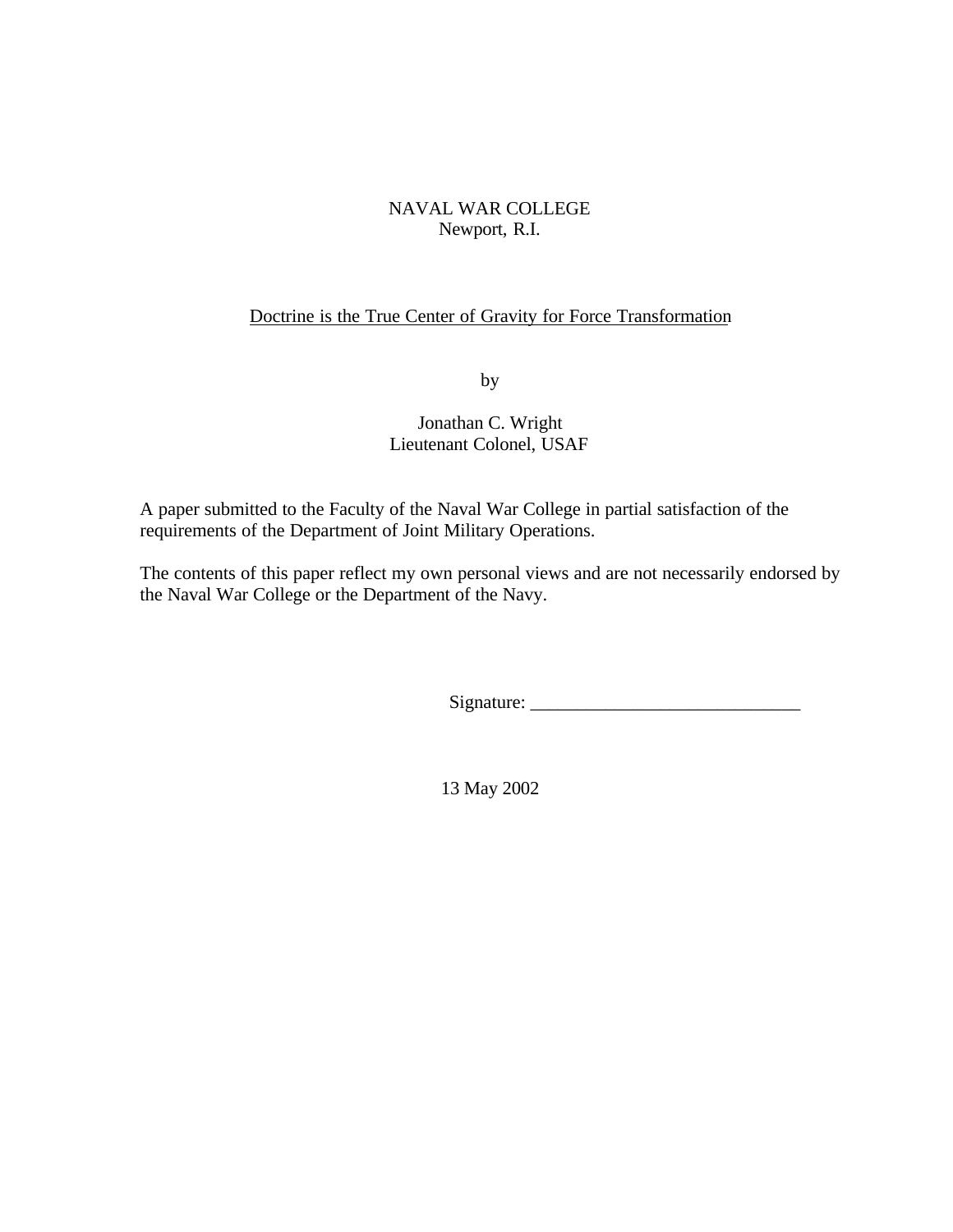#### **REPORT DOCUMENTATION PAGE**

| 1. Report Security Classification: UNCLASSIFIED                                                                                                                                                                                                                                                                                                                                                                                                                                                                                                                                                                                                                                                                                                                                                                                                                                                                                                                                                                                                                    |              |                                                                                    |                   |
|--------------------------------------------------------------------------------------------------------------------------------------------------------------------------------------------------------------------------------------------------------------------------------------------------------------------------------------------------------------------------------------------------------------------------------------------------------------------------------------------------------------------------------------------------------------------------------------------------------------------------------------------------------------------------------------------------------------------------------------------------------------------------------------------------------------------------------------------------------------------------------------------------------------------------------------------------------------------------------------------------------------------------------------------------------------------|--------------|------------------------------------------------------------------------------------|-------------------|
| 2. Security Classification Authority:                                                                                                                                                                                                                                                                                                                                                                                                                                                                                                                                                                                                                                                                                                                                                                                                                                                                                                                                                                                                                              |              |                                                                                    |                   |
| 3. Declassification/Downgrading Schedule:                                                                                                                                                                                                                                                                                                                                                                                                                                                                                                                                                                                                                                                                                                                                                                                                                                                                                                                                                                                                                          |              |                                                                                    |                   |
| 4. Distribution/Availability of Report: DISTRIBUTION STATEMENT A: APPROVED FOR<br>PUBLIC RELEASE; DISTRIBUTION IS UNLIMITED.                                                                                                                                                                                                                                                                                                                                                                                                                                                                                                                                                                                                                                                                                                                                                                                                                                                                                                                                       |              |                                                                                    |                   |
| 5. Name of Performing Organization:<br>JOINT MILITARY OPERATIONS DEPARTMENT                                                                                                                                                                                                                                                                                                                                                                                                                                                                                                                                                                                                                                                                                                                                                                                                                                                                                                                                                                                        |              |                                                                                    |                   |
| 6. Office Symbol:<br>С                                                                                                                                                                                                                                                                                                                                                                                                                                                                                                                                                                                                                                                                                                                                                                                                                                                                                                                                                                                                                                             |              | 7. Address: NAVAL WAR COLLEGE<br><b>686 CUSHING ROAD</b><br>NEWPORT, RI 02841-1207 |                   |
| 8. Title (Include Security Classification): Doctrine is the True Center of Gravity for Force Transformation (UNCLASSIFIED)                                                                                                                                                                                                                                                                                                                                                                                                                                                                                                                                                                                                                                                                                                                                                                                                                                                                                                                                         |              |                                                                                    |                   |
|                                                                                                                                                                                                                                                                                                                                                                                                                                                                                                                                                                                                                                                                                                                                                                                                                                                                                                                                                                                                                                                                    |              |                                                                                    |                   |
| 9. Personal Authors: Lieutenant Colonel Jonathan C. Wright, USAF                                                                                                                                                                                                                                                                                                                                                                                                                                                                                                                                                                                                                                                                                                                                                                                                                                                                                                                                                                                                   |              |                                                                                    |                   |
| 10. Type of Report: FINAL                                                                                                                                                                                                                                                                                                                                                                                                                                                                                                                                                                                                                                                                                                                                                                                                                                                                                                                                                                                                                                          |              | 11. Date of Report: 13 MAY 2002                                                    |                   |
| 12A Paper Advisor (if any): Professors FitzSimonds & Mahnken<br>12. Page Count: 17                                                                                                                                                                                                                                                                                                                                                                                                                                                                                                                                                                                                                                                                                                                                                                                                                                                                                                                                                                                 |              |                                                                                    |                   |
| 13. Supplementary Notation: A paper submitted to the Faculty of the NWC in partial<br>satisfaction of the requirements of the JMO Department. The contents of this paper<br>reflect my own personal views and are not necessarily endorsed by the NWC or the<br>Department of the Navy.                                                                                                                                                                                                                                                                                                                                                                                                                                                                                                                                                                                                                                                                                                                                                                            |              |                                                                                    |                   |
| 14. Ten key words that relate to your paper:                                                                                                                                                                                                                                                                                                                                                                                                                                                                                                                                                                                                                                                                                                                                                                                                                                                                                                                                                                                                                       |              |                                                                                    |                   |
| Doctrine, force structure, transformation, aircraft carrier, systems, evaluation, development, lessons learned                                                                                                                                                                                                                                                                                                                                                                                                                                                                                                                                                                                                                                                                                                                                                                                                                                                                                                                                                     |              |                                                                                    |                   |
|                                                                                                                                                                                                                                                                                                                                                                                                                                                                                                                                                                                                                                                                                                                                                                                                                                                                                                                                                                                                                                                                    |              |                                                                                    |                   |
| 15.Abstract:<br>Transformation is a much-used term in operational literature and the popular press. However, it is usually discussed in terms of systems (e.g.<br>F-22, Crusader, DD-21). Little attention or press is given to doctrine and transformation.<br>This paper asserts that doctrine is the center of gravity for force transformation. It looks at the Japanese, British, and American experience<br>developing aircraft carriers between WW I and WW II. The technical, fiscal, and political environment in which the development occurred is<br>analyzed and key themes from the each nation's development practices are identified as well as how these themes influenced relative success or<br>failure in the development. The paper then shows that today's development environment is highly similar. The key themes from aircraft carrier<br>development are doctrine based (vice technology based) and are extrapolated to form suggestions for how today's leaders may best focus efforts<br>to successfully transform the military force. |              |                                                                                    |                   |
| 16.Distribution /<br><b>Availability of</b>                                                                                                                                                                                                                                                                                                                                                                                                                                                                                                                                                                                                                                                                                                                                                                                                                                                                                                                                                                                                                        | Unclassified | <b>Same As Rpt</b>                                                                 | <b>DTIC Users</b> |
| Abstract:                                                                                                                                                                                                                                                                                                                                                                                                                                                                                                                                                                                                                                                                                                                                                                                                                                                                                                                                                                                                                                                          | $\mathbf X$  |                                                                                    |                   |
| 17. Abstract Security Classification: UNCLASSIFIED                                                                                                                                                                                                                                                                                                                                                                                                                                                                                                                                                                                                                                                                                                                                                                                                                                                                                                                                                                                                                 |              |                                                                                    |                   |
| 18. Name of Responsible Individual: CHAIRMAN, JOINT MILITARY OPERATIONS DEPARTMENT                                                                                                                                                                                                                                                                                                                                                                                                                                                                                                                                                                                                                                                                                                                                                                                                                                                                                                                                                                                 |              |                                                                                    |                   |
| <b>19. Telephone: 841-6461</b>                                                                                                                                                                                                                                                                                                                                                                                                                                                                                                                                                                                                                                                                                                                                                                                                                                                                                                                                                                                                                                     |              | 20. Office Symbol:<br>$\bf C$                                                      |                   |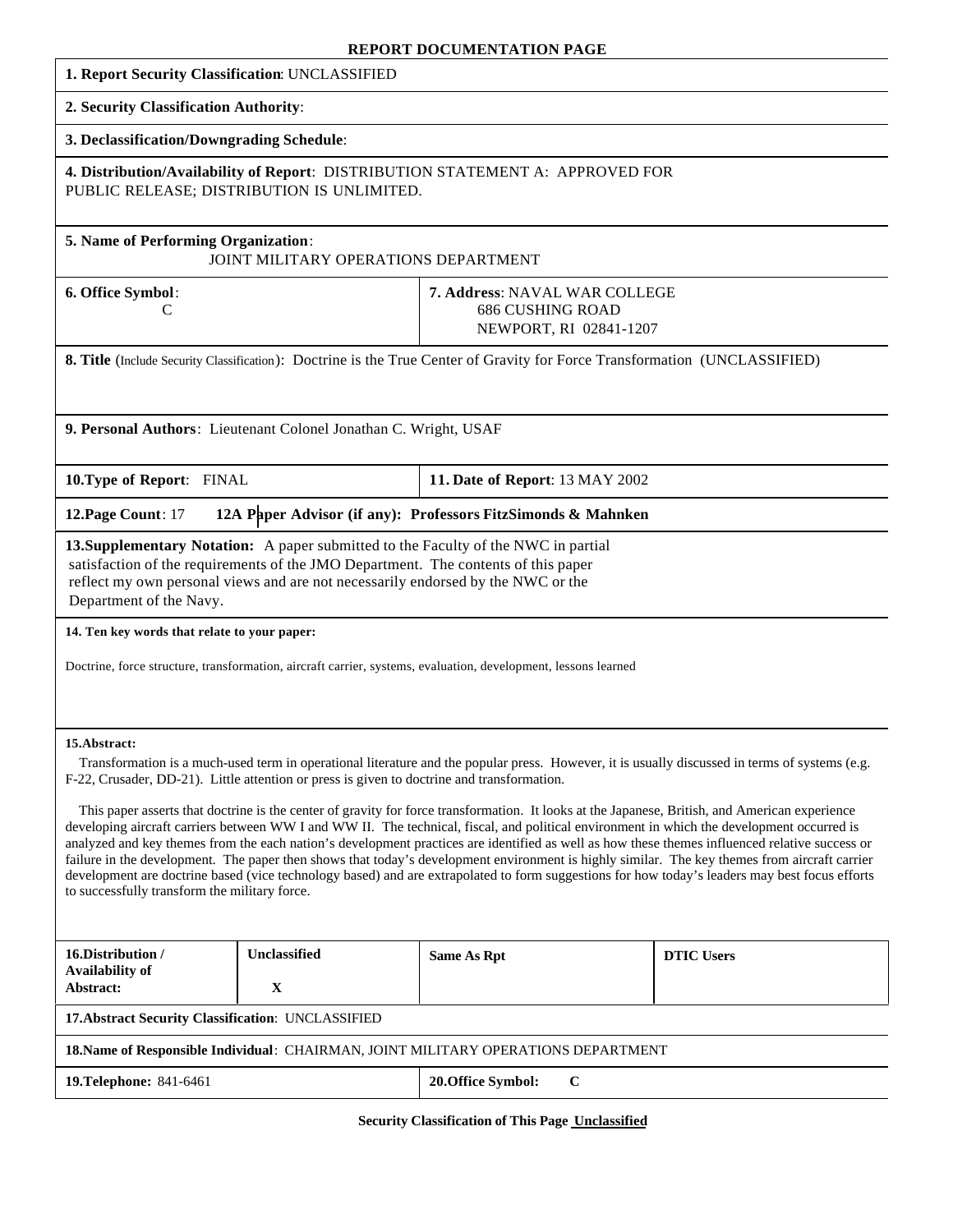### Abstract of

#### DOCTRINE IS THE TRUE CENTER OF GRAVITY FOR FORCE TRANSFORMATION

Transformation is a much-used term in operational literature and the popular press. However, it is usually discussed in terms of systems (e.g. F-22, Crusader, DD-21). Little attention or press is given to doctrine and transformation.

This paper asserts that doctrine is the center of gravity for force transformation. It looks at the Japanese, British, and American experience developing aircraft carriers between WW I and WW II. The technical, fiscal, and political environment in which the development occurred is analyzed and key themes from the each nation's development practices are identified as well as how these themes influenced relative success or failure in the development. The paper then shows that today's development environment is highly similar. The key themes from aircraft carrier development are doctrine based (vice technology based) and are extrapolated to form suggestions for how today's leaders may best focus efforts to successfully transform the military force.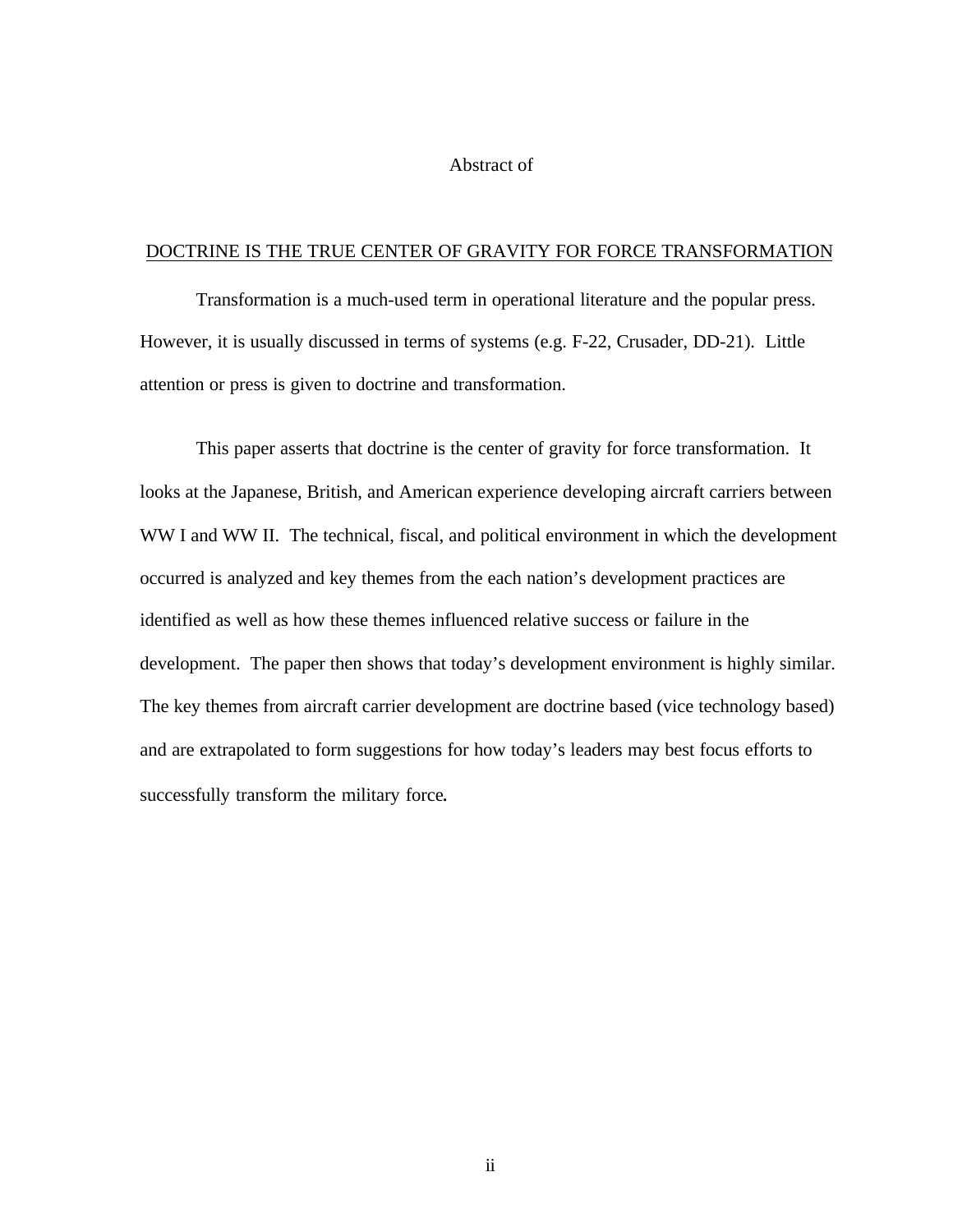An electronics and information revolution has permeated modern society since the introduction of the transistor and the Internet and has also impacted the nation's military forces. There is an ongoing debate about whether this impact constitutes a Revolution in Military Affairs (RMA). Undebated is that this revolution has enabled the United States military to achieve both greater precision in munitions and that computers and information technologies permeate today's military systems<sup>1</sup>. This revolution has also unlocked the door to other advanced technologies such as stealth (e.g. low signature) systems.

The military is in the process of replacing weapon systems purchased in the 1980's (e.g. F-15 aircraft); weapon systems largely based on 1970's designs and technologies. This opened a discussion on force transformation: "These days, just about every service and defense contractor boasts that its weapon system is 'transformational', the new buzz word of the Bush Pentagon."<sup>2</sup>

The emphasis on transformation is overwhelming. "'Everything is being called transformational', says Loren B. Thompson, chief operating officer of the Lexington Institute, a nonpartisan defense think tank. 'It has almost completely lost its meaning.'"<sup>3</sup> Weapon systems as diverse as the Air Force's F-22 fighter and the Army's Crusader artillery system are touted as transformational<sup>4</sup>. Missing from the discussion of what constitutes force transformation are questions of "Can transformation be achieved through a focus on weapon systems?" and "What role do doctrine and operational concepts and force employment play in transformation?"

This paper will explore the development of the aircraft carrier and carrier aviation doctrine in the interwar period, between WW I and WW II, to show the key role doctrine played in the transformation of naval power from fleets centered around battleships and their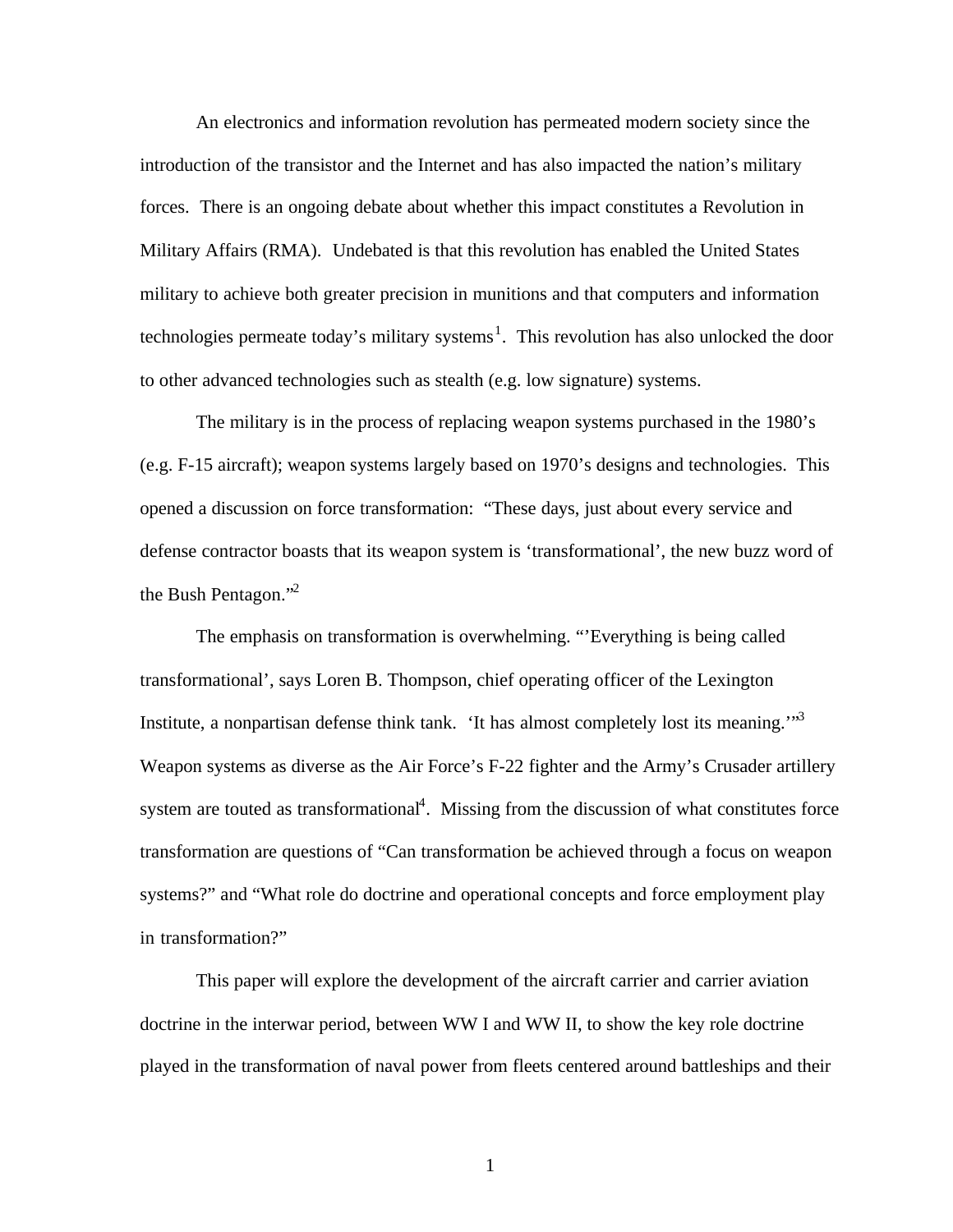guns to ones centered around aircraft carriers and their aircraft. This transformation did not occur simply due to exploitation of new technologies; doctrine and technology worked together to achieve real transformation. Nations developing naval aviation had access to relatively the same technologies and had to deal with the same operational issues. Their success or failure hinged on the application of doctrine to frame operational issues and then shape the technological answers to those operational issues. This justifies this paper's thesis: doctrine is the center of gravity<sup>5</sup> of force transformation. This historical example will then be used to outline recommendations for how doctrine should be used to focus efforts to successfully transform today's military force.

If transformation is a term fraught with implications, then the term doctrine is even more so. Some services regard doctrine as "stultified written rules no one reads"<sup>6</sup>, others view it as "the fundamental principles by which military forces guide their actions in support of national objectives."<sup>7</sup>. In practical usage, doctrine forms an intermediate value on a continuum where tactics, techniques, and procedures (TTP), the rules for small/individual unit operations, bound one end and strategy, the rules of military actions as a part of overall national policy, the other. This paper uses the term doctrine in its largest sense; those generally accepted rules, whether written or unwritten, that define best operational practice. Doctrine is explicitly inclusive of operational concepts/concepts for operations (CONOPS). It implicitly includes doctrine which technology must advance to enable and doctrine that is developed in reaction to new technology.

The idea that technological advances and changes in doctrine form a duality is not new. Systems have long been described as either technology push (a new technology/system without pre-existing requirements; e.g. the revolving turret on the Monitor, the AWACS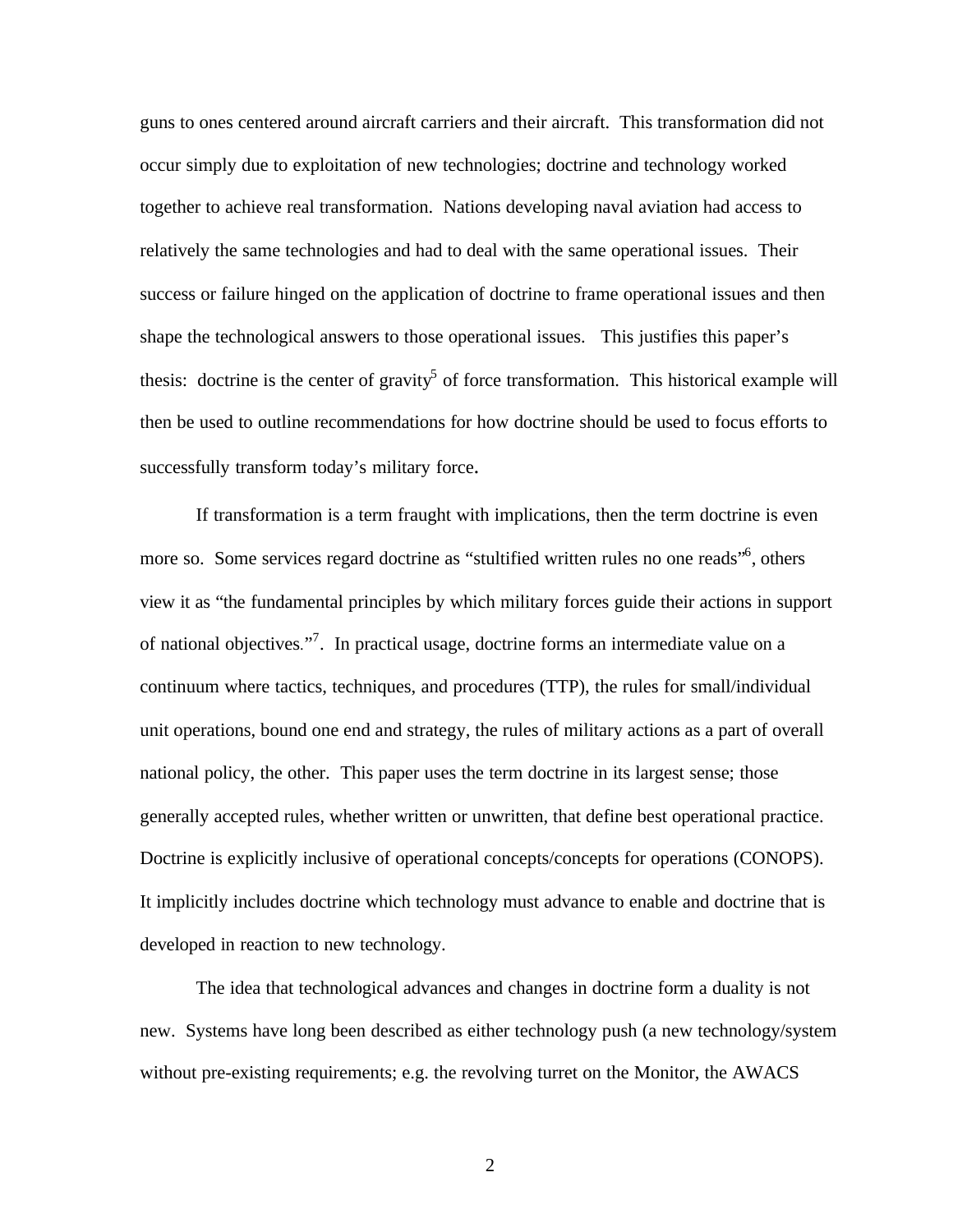aircraft) or technology pull (incremental advances to a technology/system based on requirements; e.g. monoplane vice biplane aircraft in WW II). Regardless of "push" or "pull", doctrine has consistently played a large role in the success of new military systems/technologies.

The fundamental doctrinal issue facing interwar navies was how to strike and destroy their opposition before they too could be destroyed. Immediately following WW I the primary naval weapons were large guns on battleships and cruisers; naval aviation had its roots in attempts to improve gunfire accuracy. Aircraft were to fly from battleships and cruisers, spot the shell impacts and radio the results back to the ship so that fires could be adjusted $8$ . Gun technology was advancing throughout the interwar years and navies increasingly used larger (longer range) guns, culminating in the 18.1-inch guns on the Japanese battleships Yamato and Musashi, the largest battleships and operational naval guns ever built<sup>9</sup>.

However, rapidly increasing aircraft range pushed the aircraft from a role of spotter for long-range battleship and cruiser fires to a system capable of striking beyond the range of even the largest of guns. As aircraft performance improved experimentation began on using aircraft as offensive weapons in their own right. Naval aircraft themselves could be a source of fire on the enemy. During WW I Great Britain developed operational aircraft carriers and began the construction of the first true aircraft carrier, HMS Argus<sup>10</sup>.

 The mere existence of aircraft carriers at the end of WW I did not preordain this as the obvious destiny of naval aviation. There were multiple options in addition to carrierbased aircraft. These included long-range land based patrol aircraft, large seaplanes, aircraft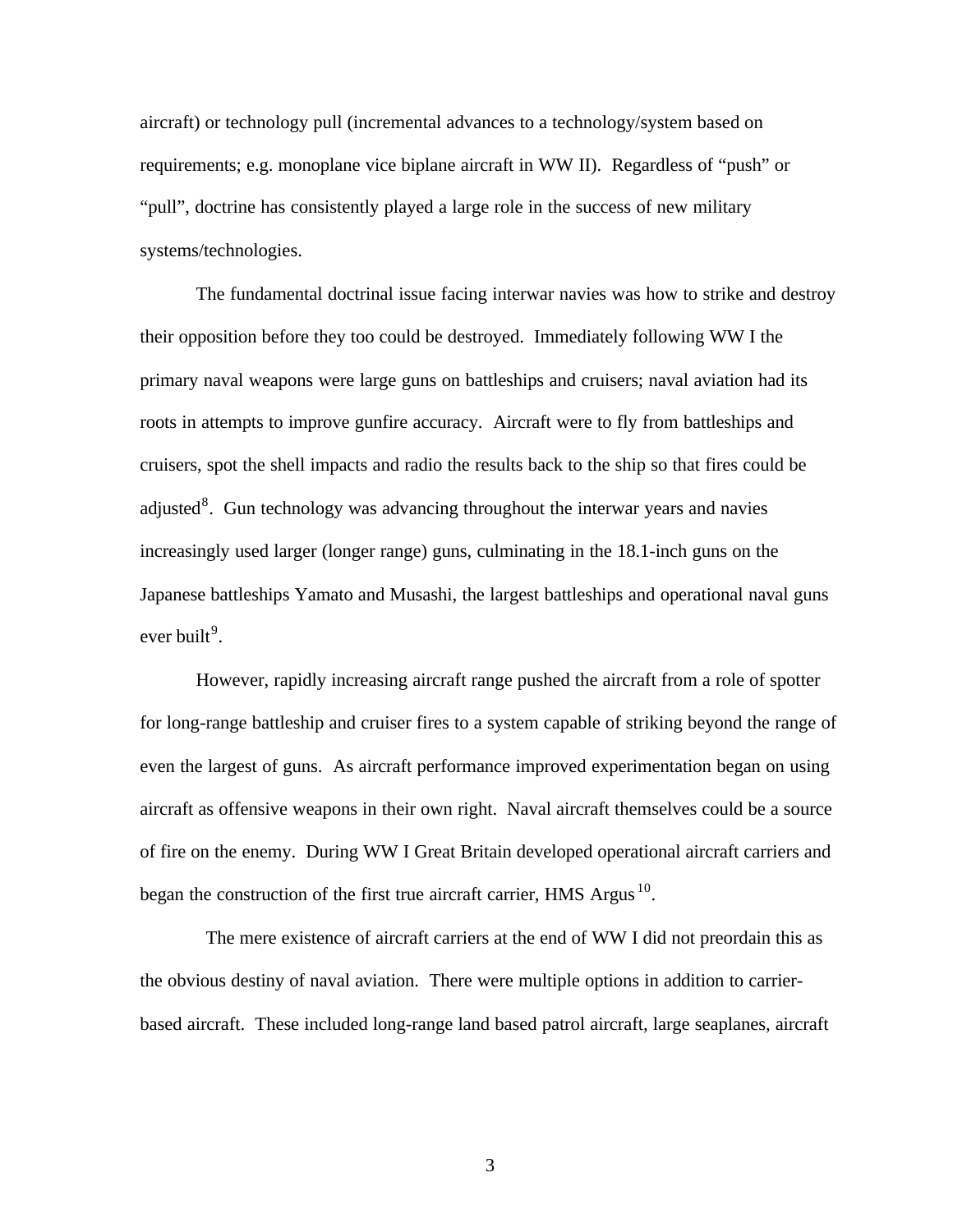launched from battleships and cruisers with various recovery options, and rigid and non-rigid airships.

Airships eventually fell by the wayside due at least in part to highly publicized crashes such as that of the  $Akron<sup>11</sup>$ , as well as their slow speed and poor weather tolerance. Aircraft launched from battleships and cruisers were retained but assumed niche roles of spotting for gunfire and scouting. The limited launch weight and recovery problems proved too great for other missions to be assumed. Large seaplanes and land based patrol aircraft were retained by most nations. They offered advantages of longer range and greater payload due to the larger multiengine designs possible from their basing on established land or sheltered water facilities. The trade-off was that with their large size came a relative lack of speed and maneuverability. There were also limits to the range/payload trade space that left a gap in capability over large open ocean areas away from land mass. It was this gap that aircraft carrier and its embarked aircraft were to fill most clearly<sup>12</sup>.

Coupled with the issue of outranging an adversary was the issue of pulsed power. The problem was how to generate a mass of fire sufficient to achieve a decisive impact. Naval gunfire had addressed this problem for years through the use of larger guns, which in addition to their longer range also fired a heavier shell. When multiple guns were fired simultaneously from one or more ships a potentially decisive quantity of fire could be delivered. The measure of effectiveness was to hit the target and achieve damage to some key part of the adversary vessel (damage engines, flood compartments, destroy adversary fire control, …). Note that much of this remained fairly close to the TTPs of sailing broadsides. The problem that faced the aviation advocates was how to create a similar quality of fire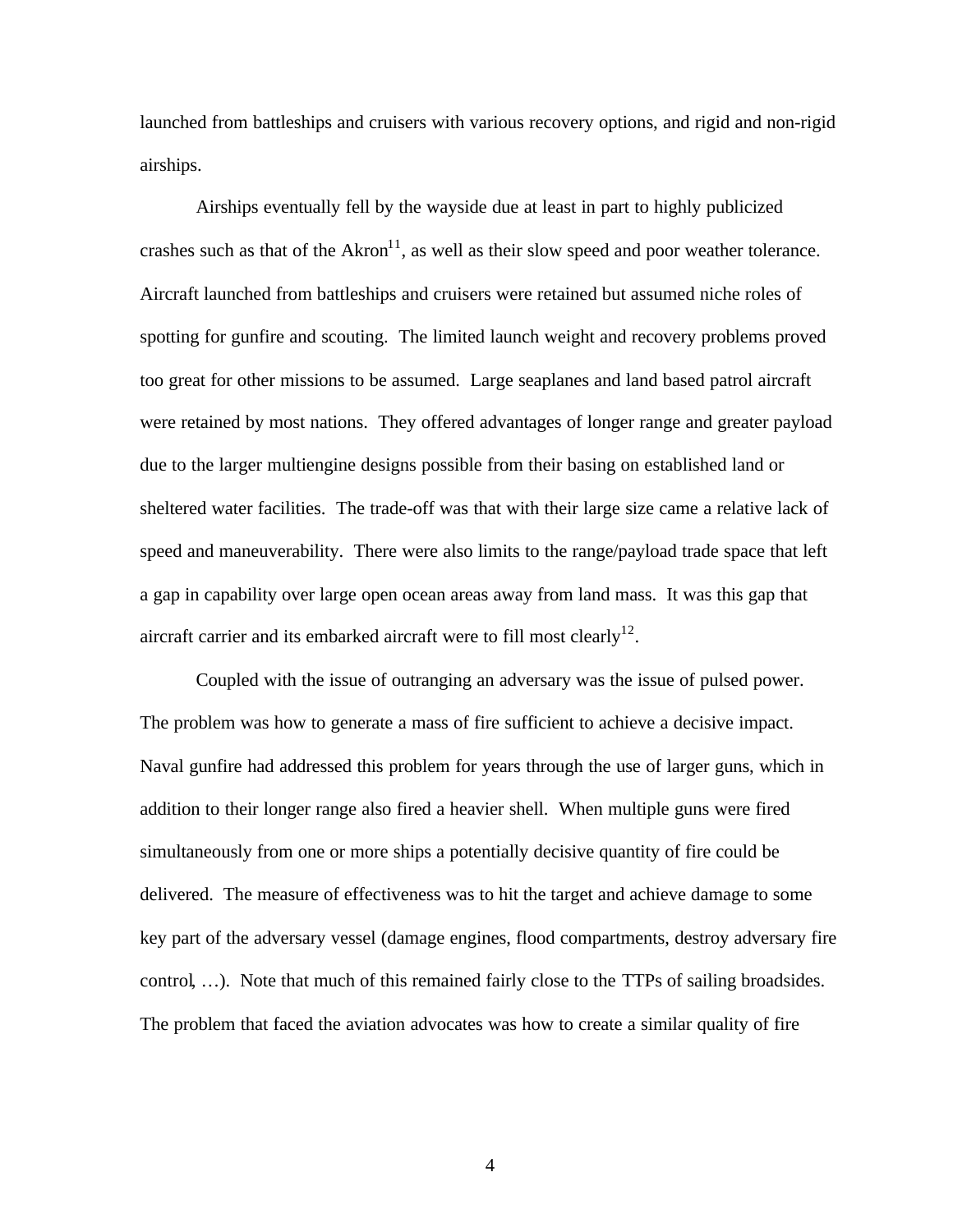from a system as limited as the interwar aircraft, especially when launched from an aircraft carrier.

One solution was to use the aircraft to extend the range of another naval fire mechanism, the torpedo. This however was not without its challenges. Torpedoes were heavy and relatively susceptible to damage when launched from an aircraft. Both of these problems posed technical and doctrinal issues for naval aviation and carrier employment in particular<sup>13</sup>. Japan's response to this issue combined outranging and pulsed power (see below). She initially tasked this mission to long range, land based aircraft (G3M) that were to *incrementally* wear down an opponent prior a decisive engagement. It was these aircraft that sank the Prince of Wales and Repulse in  $1941<sup>14</sup>$  Successive work by multiple nations (including Italy) were to devise the tactics, including tactics for harbor/shallow water attacks for truly operational aircraft carrier based aircraft which entered production just prior to WW  $\mathbf{II}^{15,16}$ .

Arial bombardment likewise posed challenges. The celebrated sinking of the captured German battleship Ostfriesland<sup>17</sup>, as well as the United States Navy's own tests on the old battleship Indiana<sup>18</sup> showed the potential for success. However, bombing a moving ship from an aircraft was to pose as difficult a technical and doctrinal question as that of employing the torpedo. Here the solution was to largely abandon level bombing. Instead, the navies adapted a technique developed for land based attack aircraft, dive-bombing. Not only was this more accurate (70% hits vs. 7%), it also thwarted most anti-aircraft techniques in place at the beginning of WW II.<sup>19</sup> This solution was so effective that both the Japanese variant (D3A) and United Stated Variant (SBD) were to sink more of an adversaries warships than any other aircraft<sup>20,21</sup>.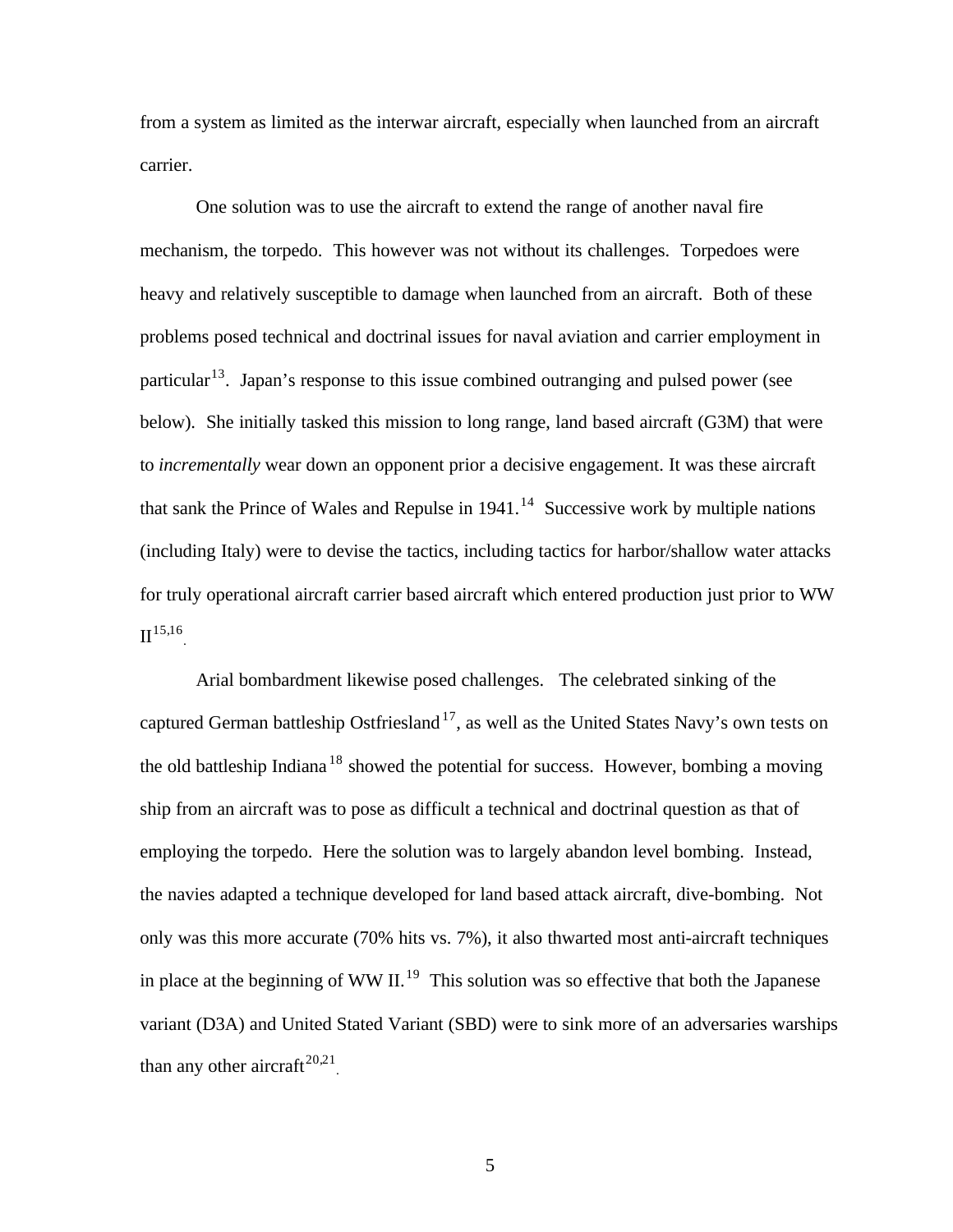If the previous paragraphs describe the question of power, there was also the challenge of pulsing the power, or creating the equivalent of a broadside. Quite simply, this was a problem of how many aircraft could an aircraft carrier (or a force of multiple aircraft carriers) launch at once, how could those aircraft arrive over a long distance target together, and then be safely landed upon their return to the aircraft carrier(s).

There were multiple approaches to addressing this issue; larger aircraft carriers to carry more aircraft that could then be launched in raids of more aircraft, more aircraft on "standard" sized aircraft carriers with tighter packing and revised operational doctrine and operations, and fleets of multiple aircraft carriers. Each option had its relative advantages. Larger ships had better damage resistance to attack due to armor and overall volume but multiple smaller ships could get more aircraft in the air faster.<sup>22</sup> Having more ships was obviously desirable but not achievable within the fiscal and treaty constraints of the interwar years. The studies and debates over this question forced review of how to fight fleets of carriers, of varying fleet size and aircraft carrier compositions, an area of study that was still incomplete as WW II began<sup>23</sup>.

From the doctrinal resolution of the two issues of outranging and pulsed power, as evidenced in each nations fleet and academic/staff exercises, emerged a proposition that the aircraft carrier and its aircraft would become the preeminent fleet weapon system, vice the battleship and its guns. This paradigm change from aircraft as the supporting system to the primary system resulted in numerous studies by all the navies, and vigorous debate over fleet composition. These debates were unsettled until actual events in WW II forced the answer, the preeminence of the aircraft carrier and its aircraft, upon the fleets of all three nations<sup>24</sup>.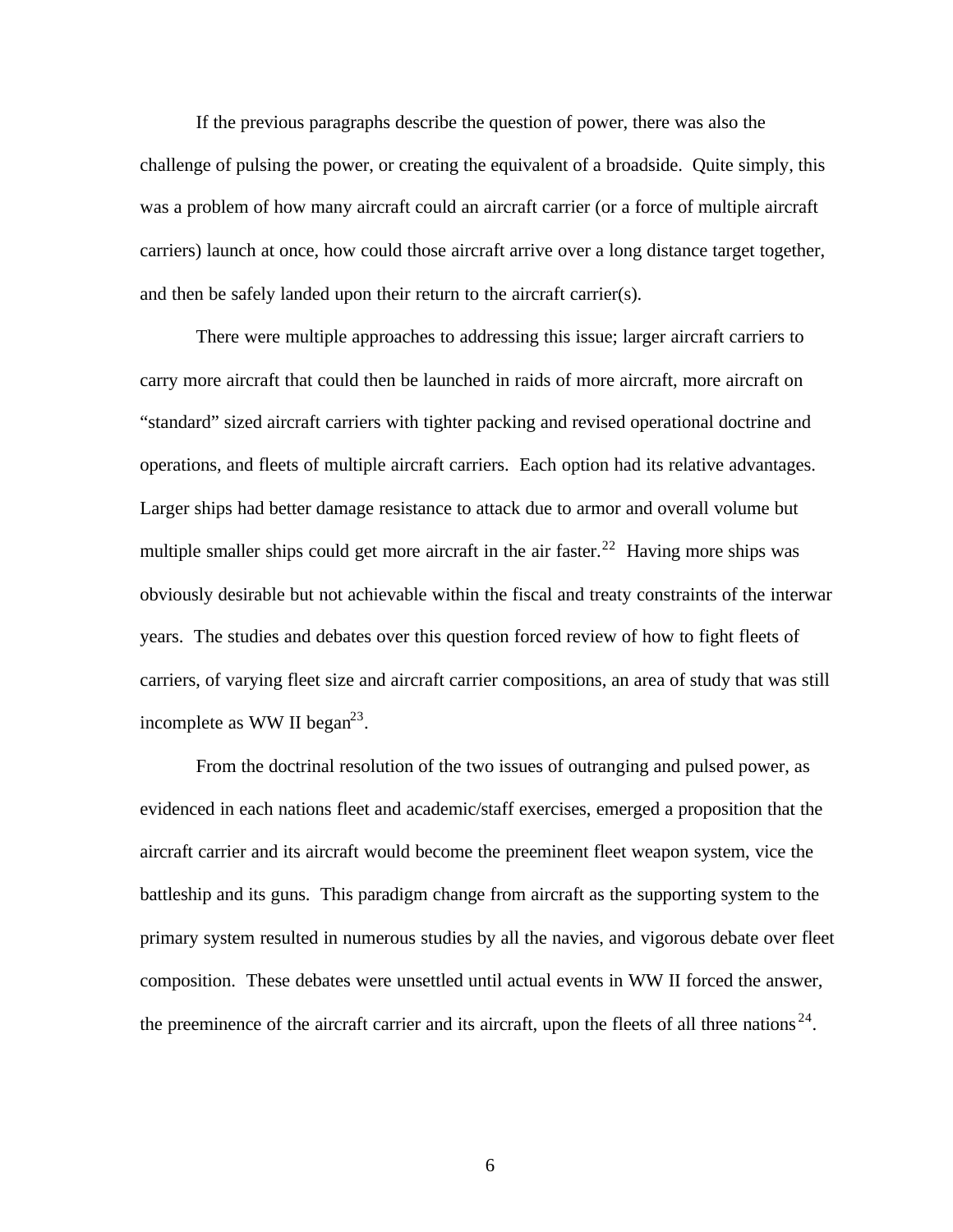Nations developing naval aviation in the interwar years faced daunting external challenges that shaped their answers to the outranging and pulsed power issues. Technological developments were occurring at a rapid pace, particularly in the core component of naval aviation and the aircraft carrier system, the airplane itself. Budgetary and industrial limits forced hard choices between fielding systems (ships and aircraft) with available technologies or continuing to develop technologies in hopes of obtaining greater performance, yet still having sufficient systems operational in time for conflict. Arms control treaties both limited development and presented opportunities to each of the nations.

Aircraft technologies matured at an amazing pace in the interwar years. Advances in engine horsepower coupled with aerodynamics advances resulted in short effective operational lives for each successive wave of designs. The Japanese experience with fighter types provides one vignette. When first introduced the Claude (A5M) was a model of performance and capability. Its sleek monoplane design outclassed earlier bi-plane types. However, within five years it too was deemed obsolete in the light of combat experience in China. Its obsolescence forced the development of the Zero  $(A6M)^{25}$ .

Each nation's own aircraft technology base developed at a different pace and made slightly different trades in design points and operational capabilities. As example, the Japanese tended to stress speed and agility<sup>26</sup> while the Americans tended to accept limits on these capabilities to obtain greater combat firepower and self-protection from more rugged designs and self-sealing gas tanks. Thus, each nation entered WW II with capable but highly different fighter aircraft in the forms of the Zero and Wildcat<sup>27</sup>. For each of the nations, as aircraft changed, so did their relationship with the aircraft carrier. Increasing capabilities in speed, range, and bomb load forced reexamination of carrier design and operations.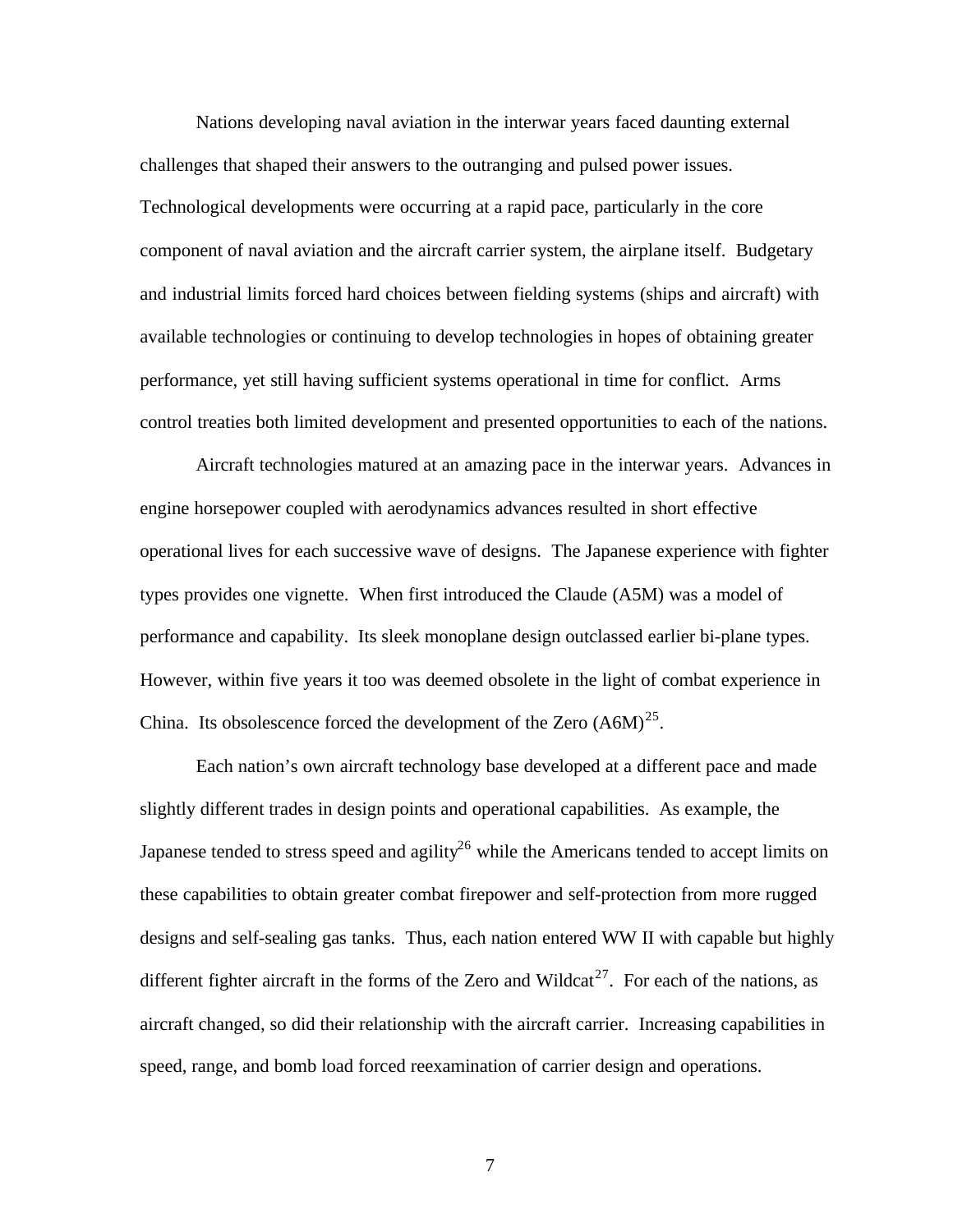The key technology advance in aircraft was the increase in engine performance. Higher performance engines enabled improvements in speed, range, and bomb load. These improvements did not come without an impact on aircraft carrier design and operations. Higher overall speed also meant higher landing speeds. This forced each nation to develop aircraft arresting technology and a doctrine to launch, service, and land aircraft that maximized combat power from the carrier.

In general, higher speed aircraft forced larger carrier design, and ventilated (open) hangers (in which aircraft engines could be warmed prior to operation on the flight deck). Japan and the United States took this design path. Great Britain opted for relatively smaller carriers with enclosed hangers. Because they primarily envisioned aircraft carriers operating in close proximity to land based aircraft, as in the Mediterranean Sea, their carrier designs had more deck armor, and aircraft were housed in the below deck hanger to protect them from enemy attack while they were being serviced. Therefore, their naval aircraft designs that did not stress achieving the same performance as land based aircraft of the same design era. Correspondingly, at the start of WW II both the United States and Japan had high performance all monoplane carrier types; British capability was exemplified in the slow biplane Swordfish type. "During the war, the British Fleet Air Arm seemed to survive and thrive mainly because it adopted U.S. naval aircraft to replace its apparently inferior Britishbuilt types."<sup>28</sup>.

Just as the nations developing aircraft carriers were subject to the rapid advance of aviation technology, these nations also experienced force size limits, whether imposed through limits in overall industrial capacity, national economic limits, or some combination. Great Britain to focused its post WW I defense efforts on maintaining its empire. All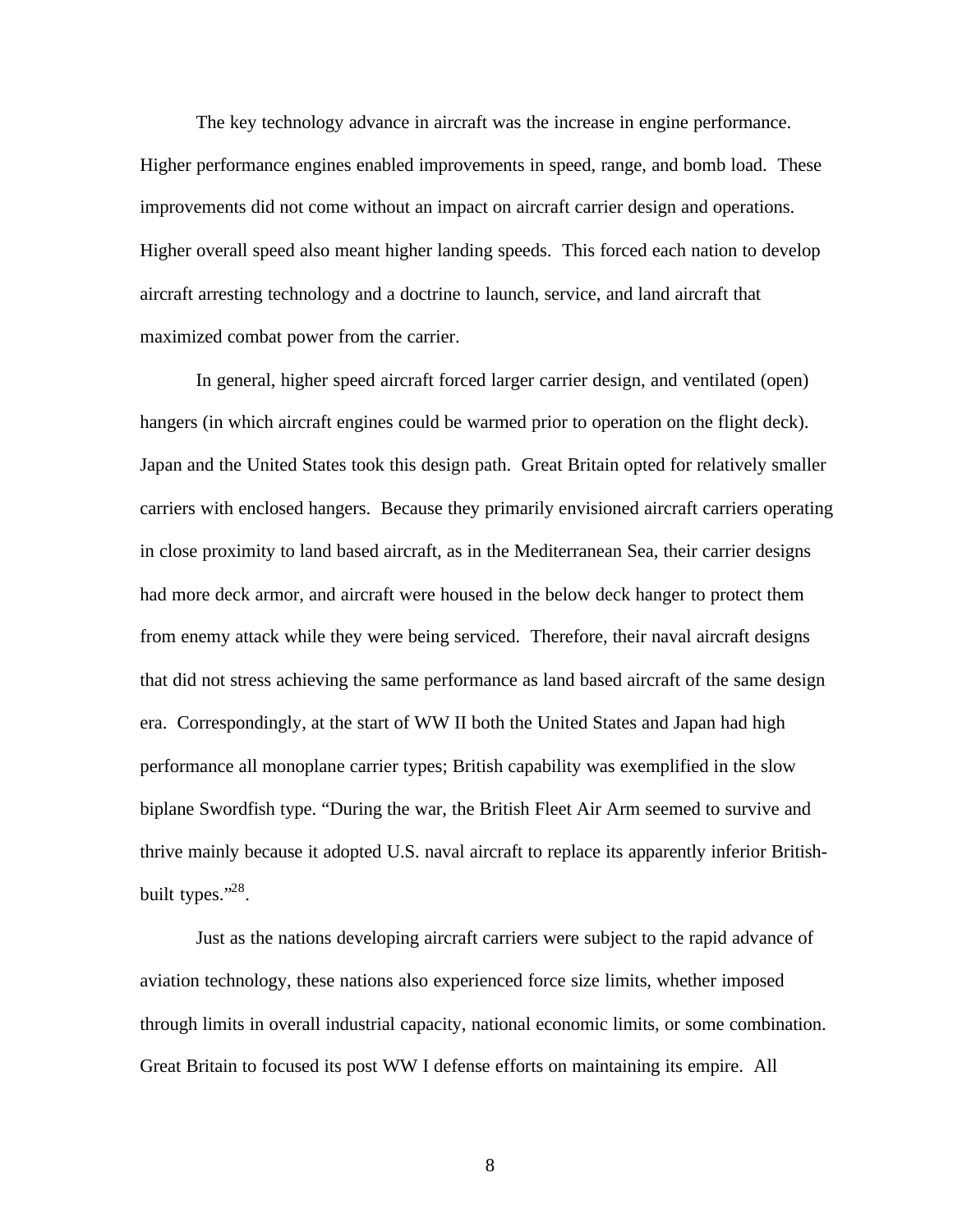military forces were cut and those that remained were sized to emphasize economy. The United States similarly downsized its forces. The oceans were to serve as the defenses; large capital ships, battleships and cruisers, correspondingly received the bulk of defense funding. Japan pursued an expansionist policy throughout Asia and the Pacific but her economy could only produce so much and the Army's demands for its campaign in China took up much of that capacity. Also, her shipyards could only produce a limited number of large capital ships regardless of type. Japan faced a similar problem in aircraft production compared to the United States.<sup>29</sup> The effect in all cases, either by choice or necessity, was a limited pool of resources to expend on new systems such as the aircraft carrier and its associated systems such as aircraft. Thus, each production carrier and generation of aircraft was a singular investment of national resources as well as a gamble on overall design and operational effectiveness for years to come.

Treaties interrelated to both technology and finances. The London and Washington Naval Treaties limited the number and size of vessels in each nation's navy. The treaties were designed to promote peace by freezing a relative level of force capability between the five major naval powers. The treaties also provided windows of opportunity and choice as each nation had to decide how to allocate the allowed tonnage within ship types. Treaty compliance required a combination of scrapping vessels under construction, converting vessels under construction to another type (e.g. cruiser hulls finished as aircraft carriers), and/or scrapping existing vessels. All three nations chose to utilize large hulls originally designed for cruisers for aircraft carriers; the United States Lexington and Saratoga<sup>30</sup> and Japanese Akagi and Kaga<sup>31</sup> and Great Britain's Glorious and Courageous<sup>32</sup> are examples of vessels that saw service in WW II that were originally designed as another type.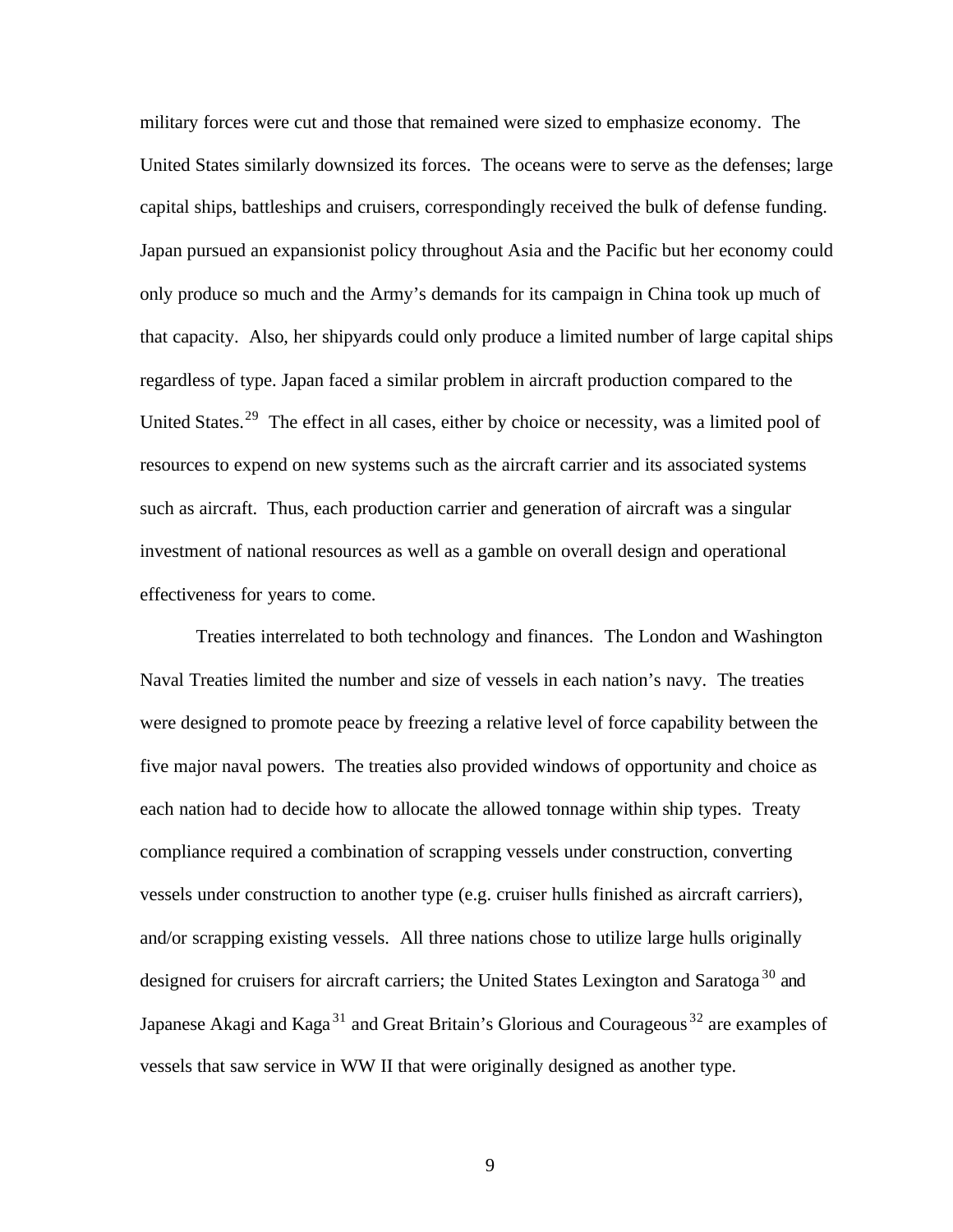Use of historical case studies to determine lessons learned for future approaches suffers from an inherent flaw if the past environment does not closely match that faced by current decision makers. The historical environment shows great similarity today's environment.

Just as the technologies of the aircraft carrier were rapidly evolving so are technologies of todays military. All computer-based systems are subject to the seeming inevitability of Moore's Law<sup>33</sup>; today's front line processor is technically obsolete in approximately four years. Software suffers from a similar fate. FORTRAN and COBOL were the common computer language of the 70's; both were largely obsolete by the time most user organizations recognized the need to prepare old software for the Year 2000 transition. Firmware and embedded processors face similar perils, as parts used ten years ago are no longer replaceable on a one for one basis; on-chip integration is increasingly the norm in processor technology. In general, tasks once reserved for stand alone mainframes or supercomputers now are well within the capability of much smaller computers. Sensor technology (e.g. radars, infrared seekers) faces the same obsolescence trends. Operational vehicles (e.g. aircraft/ships) are increasingly becoming platforms for their software/electronics subsystems<sup>34</sup>.

Budgetary constraints are as real now as they were in the interwar years. Just as the nations developing the aircraft carrier faced excruciating choices concerning numbers and types of systems so does today's Department of Defense. Even after the additions to the defense budget after the 9/11 terrorist attacks, the Department of Defense is unable to fully fund both existing legacy systems and transformational systems. Increasingly small platform production runs (the F-22 is now proposed to be 180 vice its previous low of 295, and a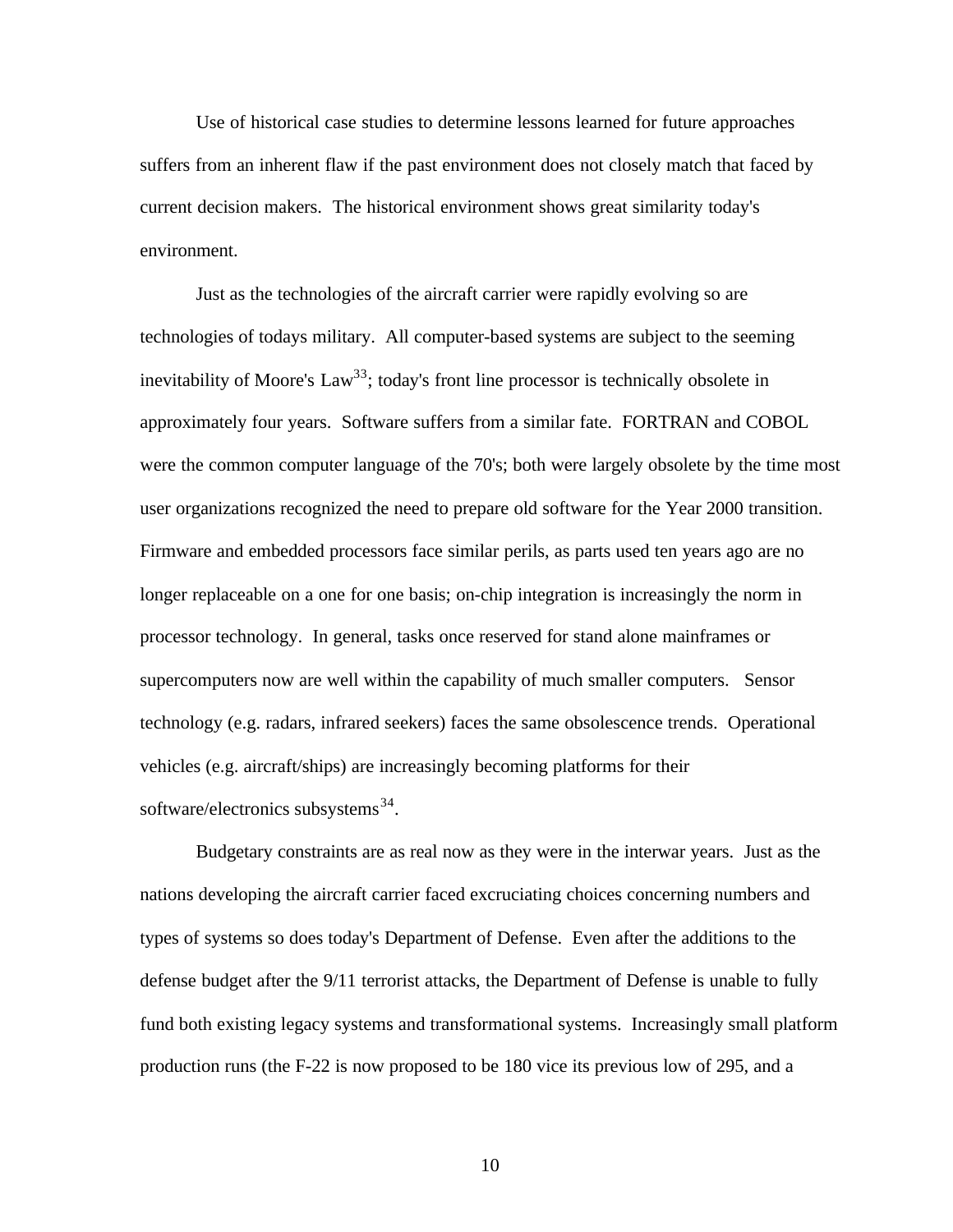requirement of  $339^{35}$ ) and limited number of types in production (the F-22 and JSF productions are not intended to overlap due to budgetary reasons  $36$ ) are forcing a contraction of the contractor base and the Government is being faced with funding research and development (R&D) work to supplement production efforts, just as the Navy Board supplemented civilian aircraft R&D.

Finally, treaties and other legal constraints limit force choices. It is true that nations may withdraw from treaties (such as the recent United States withdrawal from the Anti-Ballistic Missile treaty) but even treaties that have not become formal law have limited United States force options. At times the various strategic arms treaties between the United States and the Soviet Union/Russia have lacked formal approval by one or both of the parties, yet each nation's defense establishments have followed the treaty protocols. Finally, de facto limitations, such as the limits on use of crowd control agents in military situations, (which require Presidential approval), as compared to their use by law enforcement forces (unlimited use) is but one example of these limits faced by those developing transformational military systems.

It is thus seen that today's challenges are not dissimilar to those faced by the developers of the aircraft carrier. Common lessons from those developers should then also be applicable to today's efforts to maximize likelihood of achieving the desired transformational systems.

Common to the lessons learned from each nation is the critical role of doctrine, beyond the role of technological developments. Common to successful aircraft carrier development, and lacking in less successful aircraft carrier development, was a doctrinal focus on what the system could achieve. A counterargument could be made that the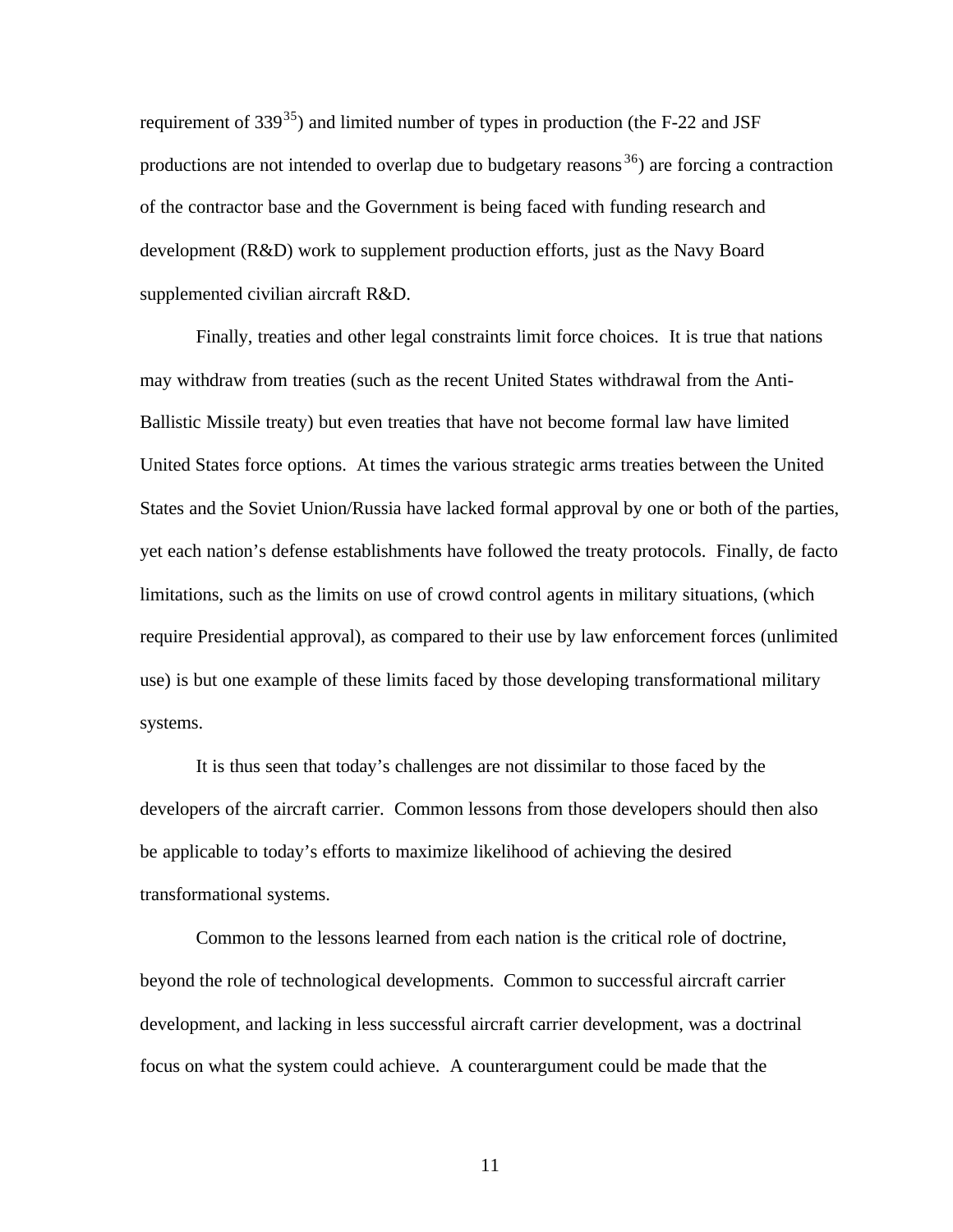technology (the airplane) was the real focus, and that the doctrine was developed to justify having the technology in the inventory. This simply isn't true. The doctrinal questions of outranging and pulsed power were the focus of all the navies. There were serious, even heated, arguments over how best to solve those issues (e.g. battleship vs. aircraft), but the doctrinal issues came first. This is similar to land based strategic bombing. The theories/doctrines (e.g. Douhet/Trenchard and bombing's effects on cities and populations) were in place and then drove development of technologies and systems that could enable those doctrines in practice. The doctrinal lead occurred in aircraft carrier development down to such tactical technologies as arresting gear. The practical developments fostered by Reeves and Moffet were driven by doctrinal drive of generating a pulse of power and getting that power to a target and back (e.g. Reeves and the larger embarked aircraft, Moffet and carrier aircraft with performance similar land aircraft).

Having justified the central thesis, doctrine as the center of gravity for transformation, it will now be used to demonstrate how it may be used to shape today's efforts. The historical lessons learned from each nation are presented as a common set of lessons learned, paired with specific recommendations on how doctrine should be used to forge transformation today.

## a. Lesson: Academic war games were fully integrated with operational

demonstrations. The schoolhouse and the real world were not disjoint organizations. Rather, they served to jointly develop theories of what was possible and then test those theories to see if they were achievable. Notably, this flow worked in both directions. Some ideas were resident in the fleet but could only be tested in academia (e.g. use of large numbers of aircraft carriers to achieve maximum pulsed power) and other ideas originated in academic settings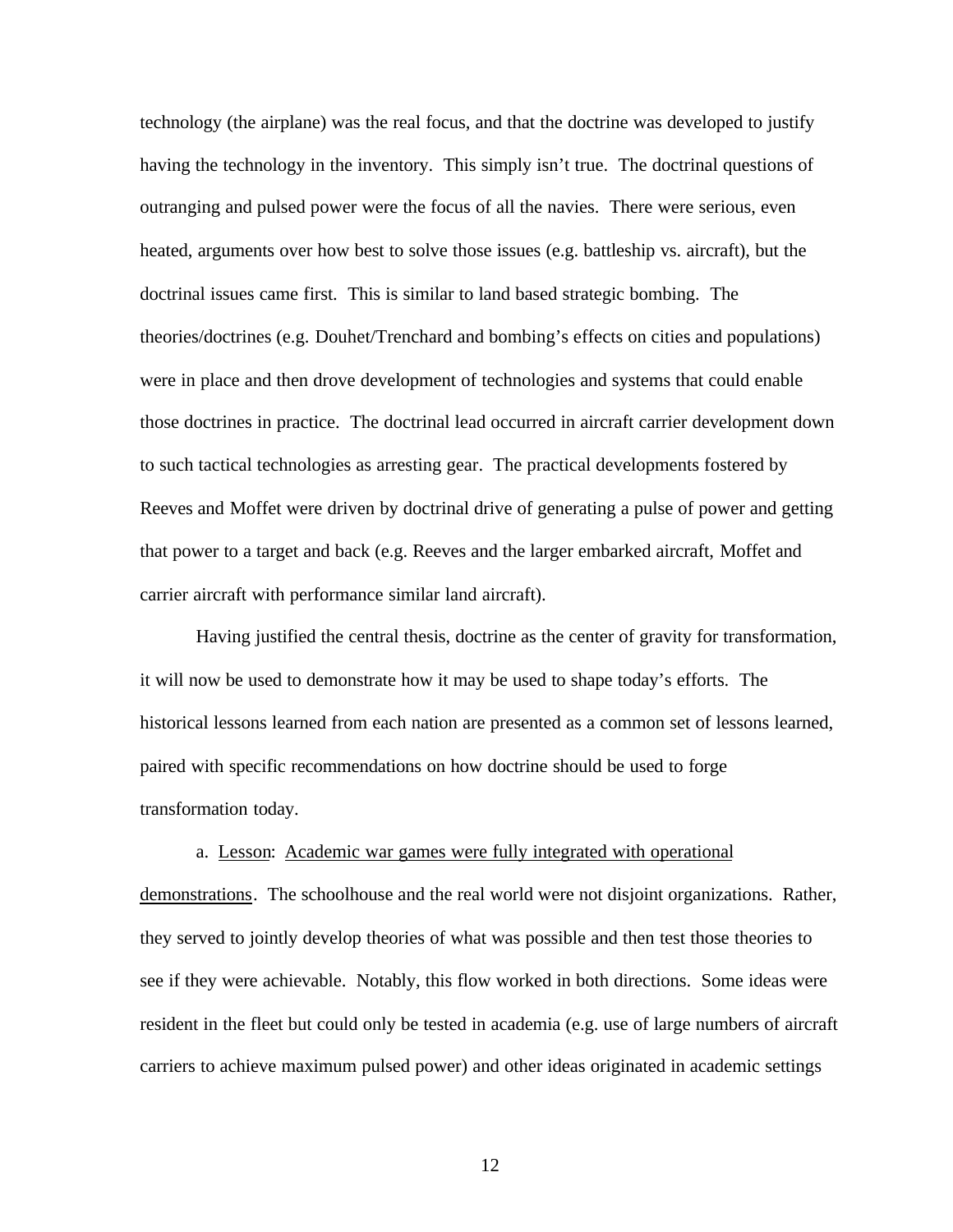and then were demonstrated in fleet practice (e.g. use of aircraft carriers as strike platforms as demonstrated in the raid on the Panama Canal).

#### Recommendation: Link modeling and simulation to Fleet Exercises.

Model/simulation events and players would fill roles alongside fleet exercises and operators. As example, test employment of network centric warfare theories would employ real world operational exercises linked with academic/analytic network C2 exercises.

b. Lesson: Academic institutions were actively linked with the technological development bureaucracies. Academic studies pointed out what system attributes would be most profitable and deserving of development funding support. The Japanese Navy's aircraft designs consistently matched their doctrine; the Zero and other carrier-based aircraft all had long ranges matching their academically and staff developed doctrine of outranging an adversary to achieve a decisive first strike.

Recommendation: Enhance linkage between academic institutions and development organizations. Currently, academics are tasked with "system after next" concept studies and developers acquire and field the "current" designs. This hard break precludes incremental changes and perpetuates a fixed choice environment (you either get something futuristic or you get more of today's systems - no middle ground).

c. Lesson: Development goals were stated in operational effects, rather than technical specifications. Measures of Effectiveness (MOEs) should not and must not be confused or confounded with technical performance. The Japanese gave up higher speeds for their aircraft, such as the Zero, when it was revealed that this would sacrifice other desired operational capabilities such as maneuverability. Even when the Japanese had to give up on higher speeds the Zero, it was still faster than all of the United States aircraft it faced until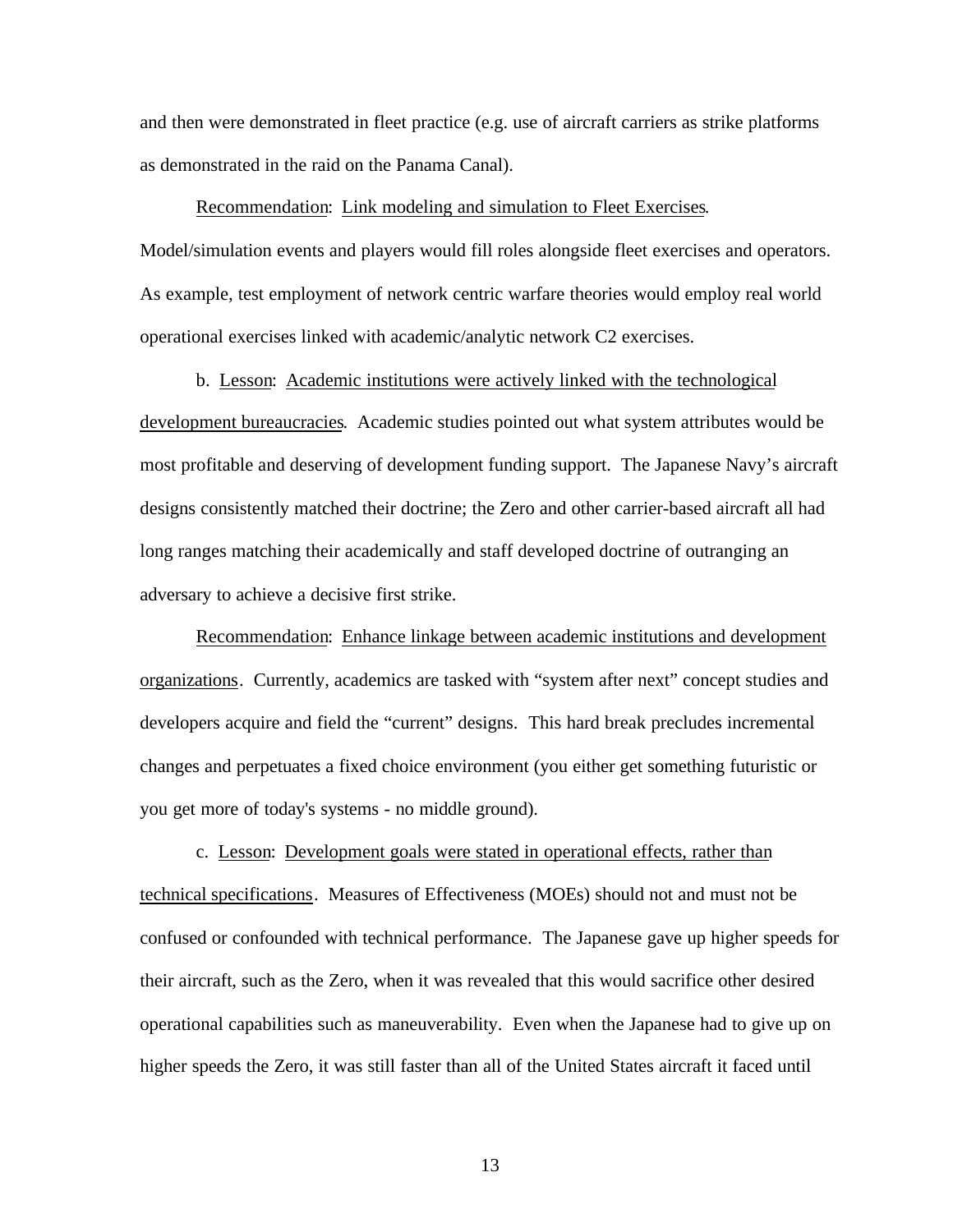halfway through the war. Developing a sound MOE does not require a detailed technical specification. The current statement of need process used to establish operational requirements is largely undervalued when assessing system effectiveness. A collective focus on quantifiable metrics has created an intellectual block on more subjective metrics. MOEs, particularly as evaluated in operational testing, must not be confounded with technical performance satisfaction. As example, "functional ability to deliver a strike" is a more useful operational metric than the more specific and measurable term of "radar cross section".

Recommendation: Clearly delineate between development technical specifications used to manage development contracts and operational capabilities used to determine operational effectiveness or suitability. As example, the development metrics for network centric warfare would be bandwidth and processing throughput but the operational metrics would be improved fire support (target acquisition to target kill) or decreased decision time for human operators. Note that many of these MOEs would reemphasize traditional principles of war. The offensive component of information warfare (cyber war) is particularly suitable for definition in these terms. An appropriate MOE would be to incapacitate an adversary's computer network. A detailed technical specification on how the network is incapacitated may inhibit alternative means of achieving that operational effect.

d. Lesson: Transformational systems (including their human component) were part of the fielded force, and used in real world events. The experience both the United States and the Japanese obtained from this practice lead to greater acceptance of the new systems by the existing force. The experience also pointed out areas where even systems with operational limitations (e.g. the Langley, the Claude) could still achieve significant operational results, when used within those limits. Recent successes, such as the Predator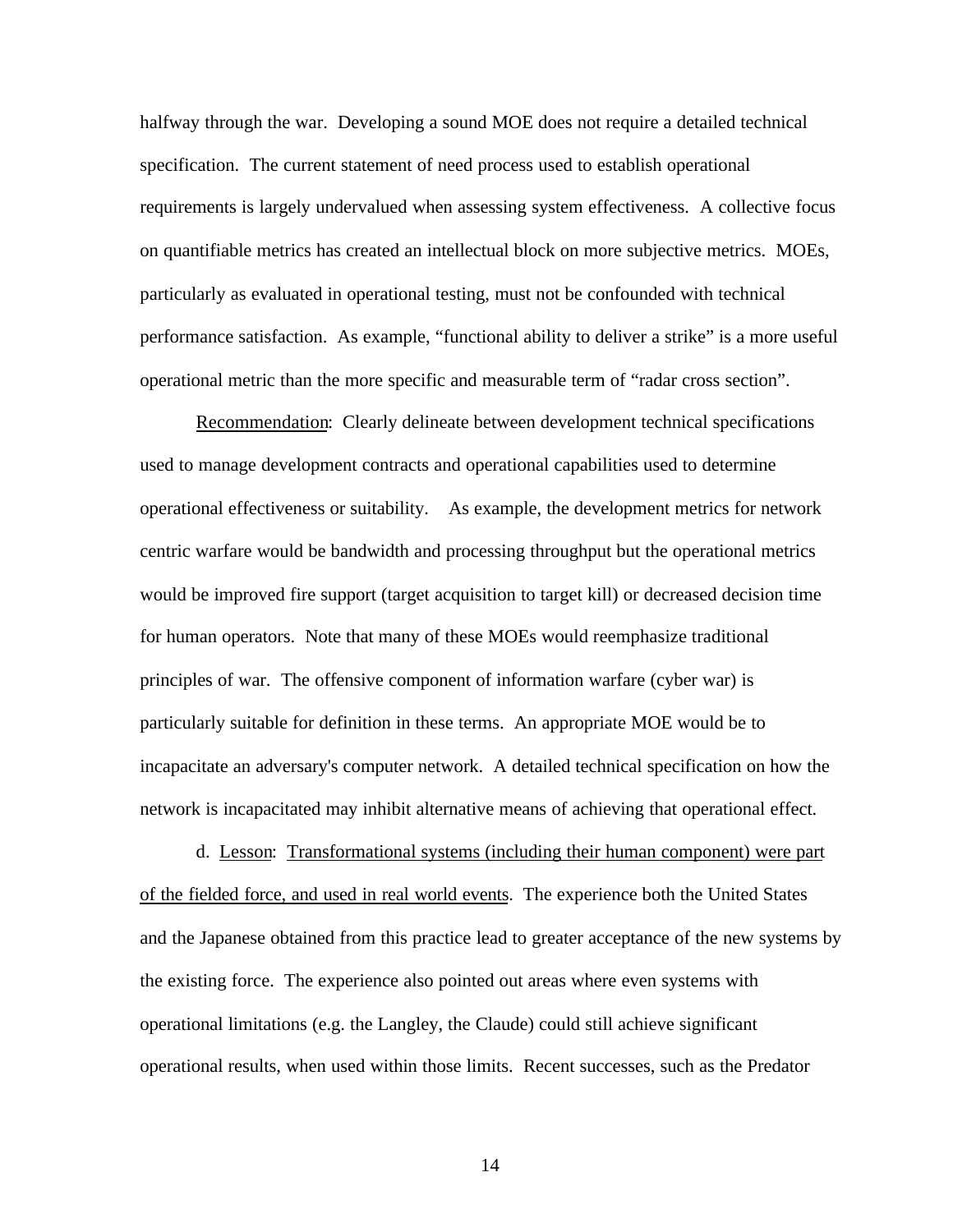reinforce this point. The Predator has numerous limitations in terms of weather, command and control functionality, etc. yet it fills a unique need for operational commanders. These commanders have resoundingly demonstrated they are willing to live with an imperfect system specifically because of its unique capabilities.

Recommendation: Fully integrate potential capabilities and operational specialties within the service. Examples of new specialties are a proposed "info corps". <sup>37</sup> Similarly, we should loose our resistance to deploying transformational systems that may not be fully operational. One positive example is the employment of the Joint Starts aircraft and radar in Desert Storm and then in other theaters. While the system has not yet received a formal Initial Operational Capability (IOC) certification, it has provided utility to some operational commanders while the developers have obtained a better understanding of real world performance and how the system should be improved to increase operational utility.

e. Lesson: Operational experimentation was an important means of developing transformational systems. Transformation implies in its definition something new. It is by definition not an incremental evolutionary modification to existing practices. If we truly want new answers we have to allot resources; time, people, and capital, to ask new questions. Great Britain stifled their aircraft carrier innovations after WW I intellectually and materially. Great Britain self constrained their aircraft carrier development by force fitting the ship, the airplane, and the doctrine into an answer that was bureaucratically efficient. They all matched each other: shorter-range operations, shorter-range aircraft, armored decks and hulls, integration with the fleet's guns. However, this solution proved to be less effective than either the Japanese or United States solutions to the same operational issues. Experimentation is vitally important for transformational systems -- systems for which there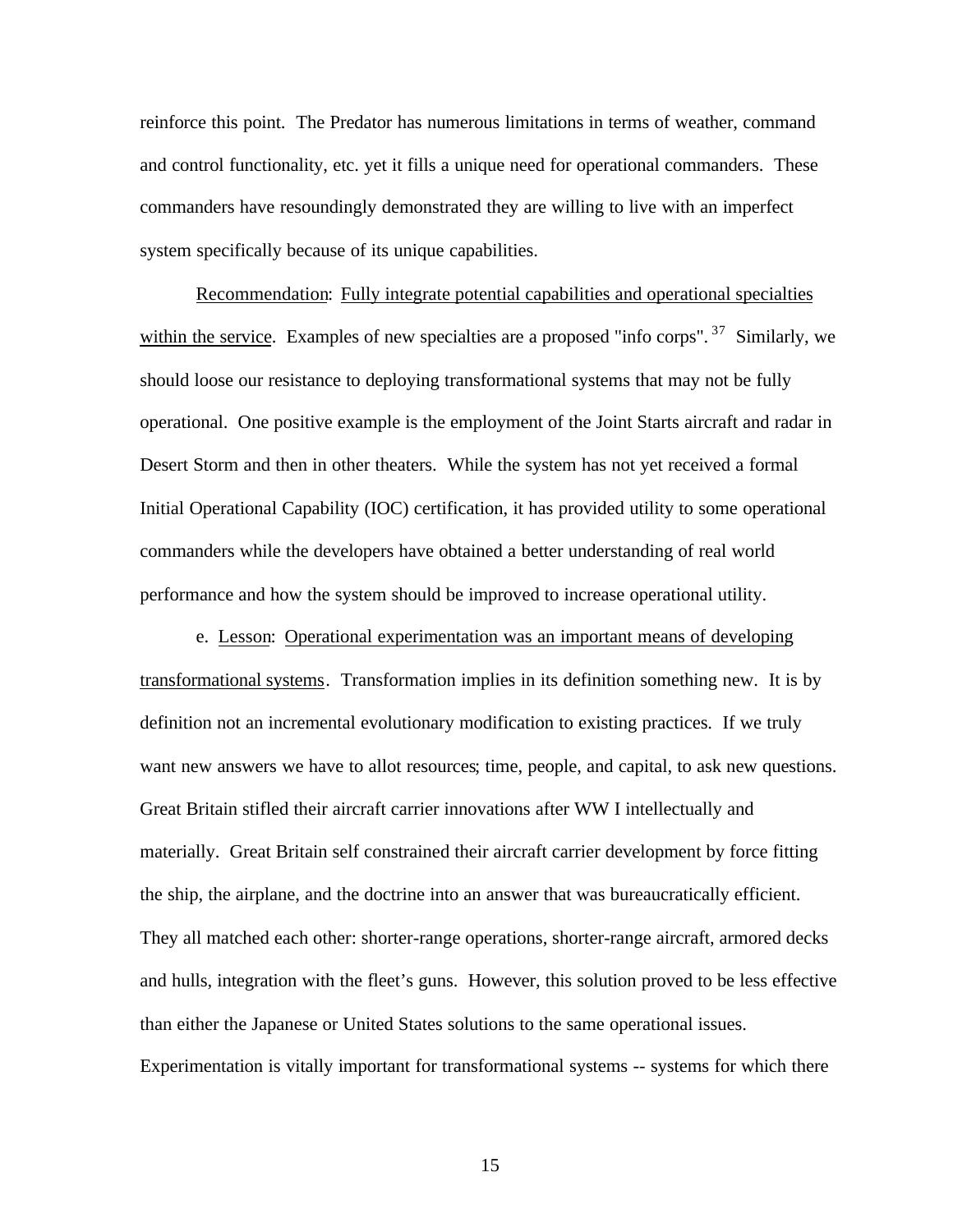is no real experience and which may still be in the "It's a neat toy but what do I do with it" stage. The simulated raid on the Panama Canal in Fleet Problem IX is an almost perfect example. Admiral Reeves used the Saratoga's strike force separately from the battleships and achieved such success in this unscripted event that "after Fleet Problem IX, carriers were accepted fleet units.<sup>38</sup> It is worth noting that this was not Reeve's original plan, rather it resulted from logistical events that occurred within the exercise. The raid's unconventional use of an aircraft carrier so closely mirror's a classic cruiser raid that it reinforces the thought that doctrinal breakthroughs do not occur in an intellectual vacuum. Rather, they are a result of inspired response to environment. Ask a different question/look at a problem in a different light and a new solution appears.

Recommendation: Integrate experimentation with proficiency exercises held at test ranges. An example would be the OPFOR at the National Training Center who utilize systems and tactics representative of prospective adversaries to test United States tactics and doctrine. This force on force capability provides an opportunity to test alternative force mixes in conjunction with a "control" (either the OPFOR or the US force) to determine what aspects of each paradigm provide the best overall operational effectiveness.

This paper questioned a basic tendency in our current quest for transformation, a tendency that puts technologies and weapon systems first and only peripherally addresses doctrinal issues. Aircraft carrier development in the interwar years closely parallels today's challenges; challenges of rapidly evolving technologies, constrained fiscal and industrial capacity, and legal limits imposed by treaties and other conventions. Three nations actively pursued the aircraft carrier as a weapon system in the interwar years, all three eventually focused on the same two operational issues, outranging and pulsed power. Two of these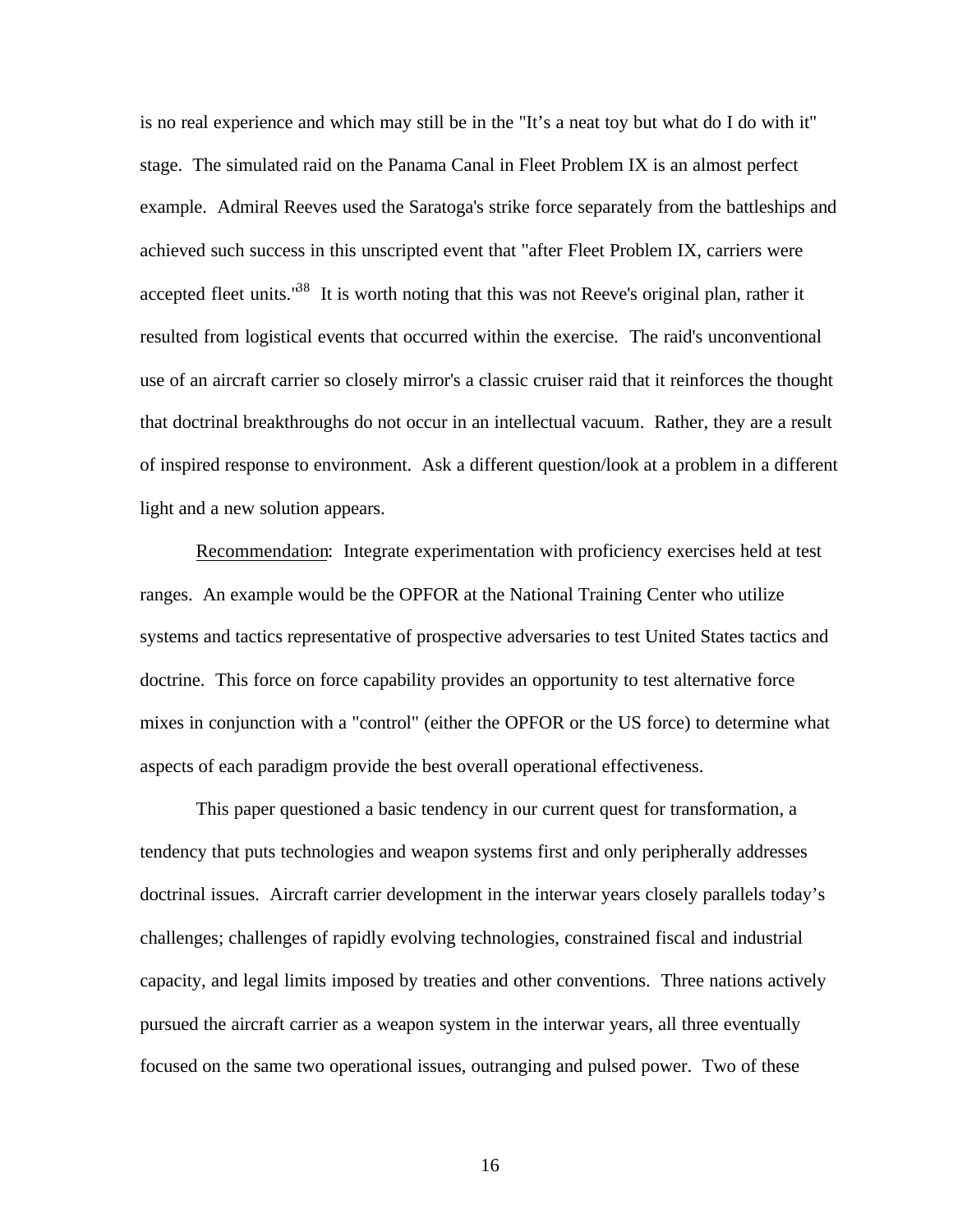nations, Japan and the United States, were able to develop successful solutions to these issues within their respective challenges. The clash of these solutions is what made possible the epic naval battles in the Pacific Ocean in WW II. Great Britain also developed a solution to these challenges, and was able to achieve some notable successes in WW II, notably the raid on the Italian fleet at Taranto and the damaging the Bismarck that led to her eventual sinking. Still, this solution was lacking in many aspects and Great Britain, which sent delegations to both the Untied States and Japan to lead those nations in their initial aircraft carrier development, found itself having to learn from their systems at the war's end.

The review of how these nations managed their development validates the central thesis of this paper. The more successful developments used doctrine to leverage and guide technology. Doctrine, the theory of how to apply a system/technology to achieve the desired operational effect, must regain a primacy if forces are to achieve successful transformations. Common themes were found in each nation that led to a set of guiding principles for today's transformational forces: war games integrated with operational demonstrations, academic institutions linked with development bureaucracies, development goals stated relative to operational effects, transformational systems (including their human component) a fully integrated part of the fielded force, and dedication of resources to "play time" innovation.

A final note: doctrine itself must become forward looking and transformational. It must be more than a bureaucratic exercise codifying unwritten practices. It must be forward looking and guide not just how we fight today, but how we want to fight tomorrow. Transformational doctrine is not the purview of a dedicated, isolated bureaucracy; it is the engine of entire fielded force with linkage and interplay from academic study, operational exercises and experimentation, and technical innovation.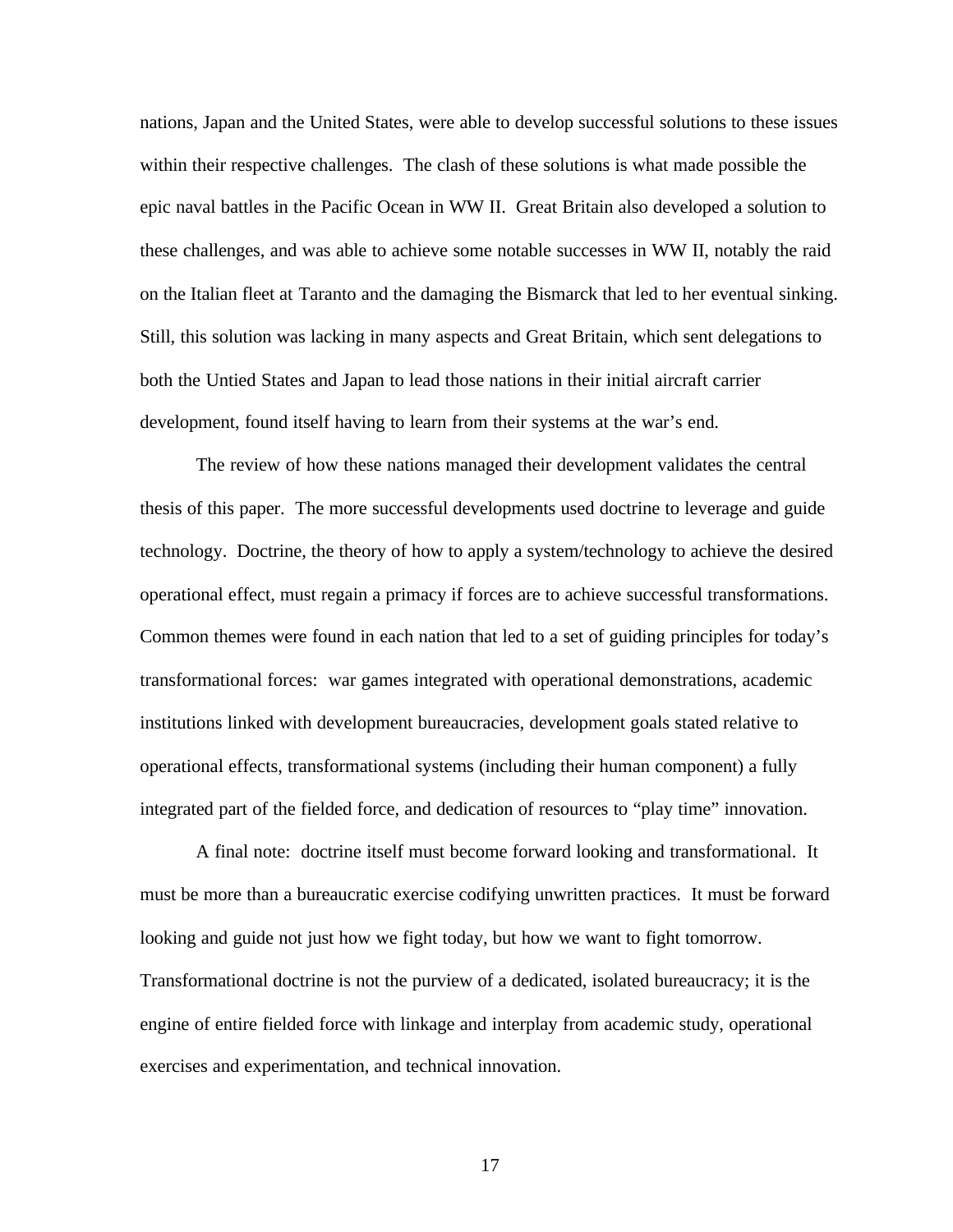### **NOTES**

Note to the reader: Two references on interwar carrier aviation development are simply authoritative, to the point that they reference each other as such; Hone et al (United States and Great Britain) and Evans and Peattie (Japan). The Van Tol Joint Forces Quarterly articles are simply derivatives of the Hone et al manuscript. Much of this paper was derived from their work and it is why the majority of the references are to these authors. (Peattie has recently published a new manuscript on Japanese naval aviation that is included in the bibliography. It was unavailable at the time this paper was prepared to be used for endnotes or specific references.)

 $<sup>1</sup>$  There is no single source to substantiate this assertion. Two cases demonstrate the point. Precision weapons are</sup> now the standard, achieving accuracies measured in single feet vice Vietnam era munitions that were measured in the tens of feet. Similarly, even in the Vietnam era flight software was carried in special pods or mission racks. Now even transport aircraft (e.g. C-17) have thousands of lines of flight code just to fly the aircraft. Fire control centers in naval vessels and army vehicles (e.g. Abrams tanks) share this same phenomenon.

<sup>2</sup> Jaffe, Greg, "Special Report: Spending For Defense: New and Improved?", Wall Street Journal, March 28, 2002

3 Ibid Jaffe

 $\overline{a}$ 

4 Ibid Jaffe

<sup>5</sup> Clausewitz, Carl von (ed. Howard, Michael Eliot, and Paret, Peter), **On War**, Princeton University Press, Princeton, N.J., 1989, p. 358 – This timeless quote reads in part "… the hub of all power and movement, on which everything depends. That is the point against which all our energies should be directed."

<sup>6</sup> FitSimonds, James R., personal email note 9 April 2002

<sup>7</sup> Air Force Doctrine Document 1-1, AF Doctrine Center, Maxwell AFB, AL, September 1997, p. 1

<sup>8</sup> Evans, David C., Mark R. Peattie, <u>Kaigun: Strategy, Tactics, and Technology in the Imperial Japanese Navy</u>, Annapolis, MD, Naval Institute Press, 1997, pg 262, 295, 298

<sup>9</sup> Ibid Evans and Peattie, pg 295, 372

<sup>10</sup> Hone, Thomas C., Norman Friedman, and Mark D. Mandeles, American and British Aircraft Carrier Development, 1919-1941, Annapolis, MD, Naval Institute Press, 1999, pg 87

 $11$  Ibid Hone et al, pg. 73

<sup>12</sup> This paragraph summarizes numerous sections in both Hone et al and Evans and Peattie

<sup>13</sup> Ibid Evans and Peattie, pg 327, and Hone, pg. 63

<sup>14</sup> Ibid Hone et al, pg 111

 $15$  Ibid Hone et al, pg 112

<sup>16</sup> Ibid Evans and Peattie, pg 307

 $17$  Ibid Hone et al, pg. 29

 $18$  Ibid Hone et al, pg. 27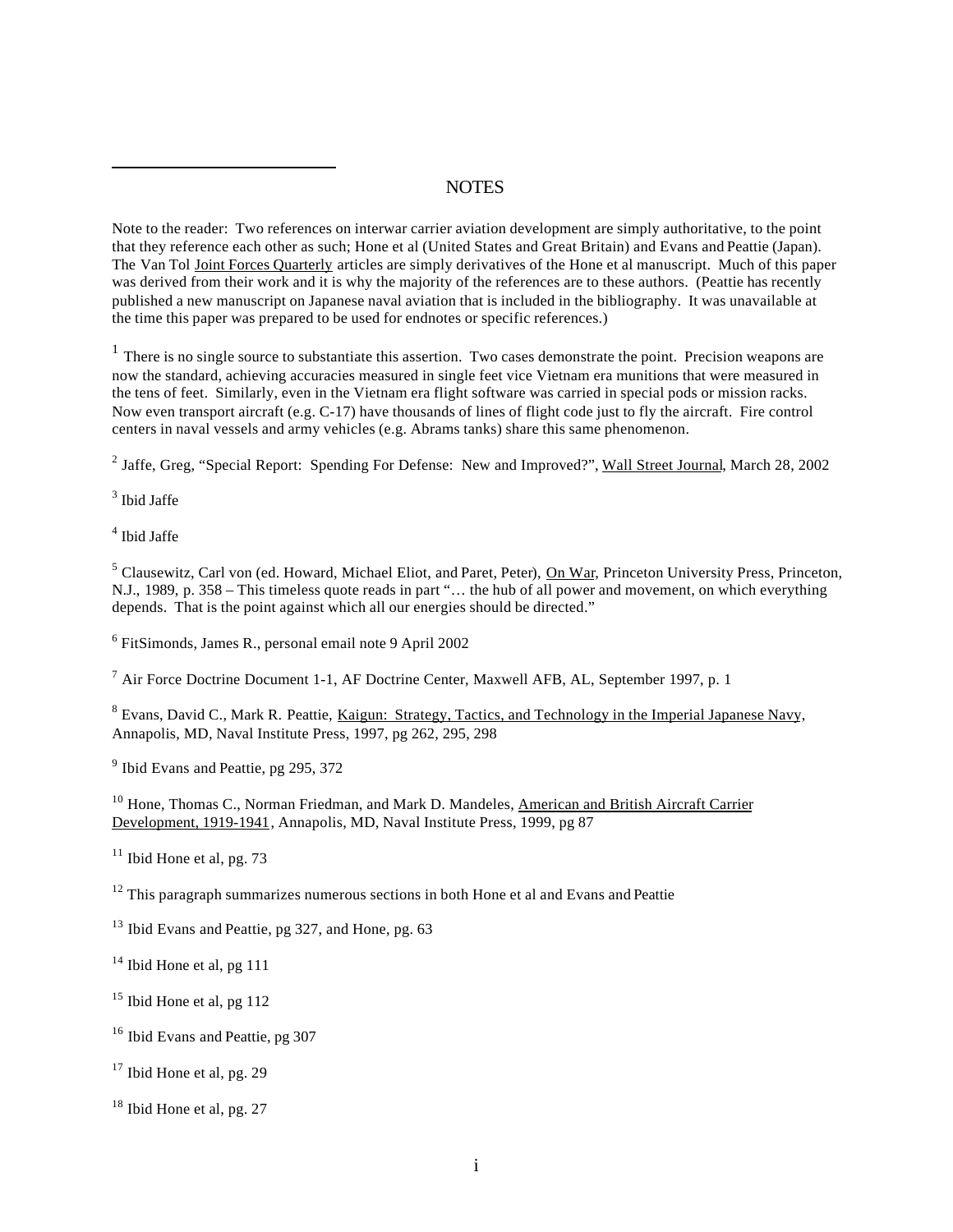$19$  Ibid Hone et al, pg 163

 $\overline{a}$ 

<sup>20</sup> Ibid Evans and Peattie, pg 307

 $^{21}$  Ibid Hone et al, pg 163

 $22$  Ibid Hone et al, pg. 57

 $23$  Ibid Evans and Peattie, pg 347-349, and Hone, pg. 54-55

<sup>24</sup> Ibid Evans and Peattie, pg 590, Note 66. "By the late summer of 1942, in any event, the super-battleship strategy was dead, a victim not so much of the battleship's demise as of the carrier's rise as the prime element of naval power …"

<sup>25</sup> Ibid Evans and Peattie, pg 305-306

<sup>26</sup> Ibid Evans and Peattie, pg 307-312

 $27$  Ibid Hone et al, pg 141

 $28$  Ibid Hone et al, pg 87-88

<sup>29</sup> Ibid Evans and Peattie, pg. 358

 $30$  Ibid Hone et al, pg 57

<sup>31</sup> Ibid Evans and Peattie, pg. 314

 $32$  Ibid Hone et al, pg. 91-92

<sup>33</sup> Alberts, David S., John Garskta, Fredrick P. Stein, Network Centric Warfare: Developing and Leveraging Information Superiority, National Defense University Press, Washington, DC, 1999

"In 1965 Gordon E. Moore, then R&D Director at Fairchild Semiconductor and presently Chairman Emeritus of Intel Corporation, observed that semiconductor manufacturers had been doubling the density of components per integrated circuit at regular intervals from 1959 to 1964. Furthermore, he asserted (based on three data points) that this trend was poised to continue for the foreseeable future (at least the next ten years). Upon reexamination by Moore in 1975, the regular interval turned out to be approximately 18 months. The net result is that for the past 45 years the performance of computer chips has doubled approximately every 18 months as a direct result of increasing component density. It is worth noting that the performance of dynamic Random Access memory (dram) chips has increased at a faster rate than computer chips."

"The limits of continued processing in increasing the density of semiconductor processing chips based on silicon technology are defined by physics. Scientists at Bell Laboratories recently identified (Nature, Volume 399, June 24, 1999, 758-761) that fundamental limits to chip density will be approached in 2012, when semiconductor gate sizes reach atomic limits."

What the last paragraph fails to address is means of increasing density/speed through alternate means some of which are already becoming standards, e.g. lower electric power on chips (from 5 V to 3.2V). Also, the atomic limit in question is only for one material, silicon, and other materials (e.g. GaAs) are still fertile grounds for improvement (the ubiquity of Si based chips has served to limit commercial use of alternative materials). Finally, the nano-device concept also offers potential for a new Moore's Law basis. Moore's Law has been declared dead before, with rumors of demise greatly exaggerated. For military purposes, the limits are far from broached.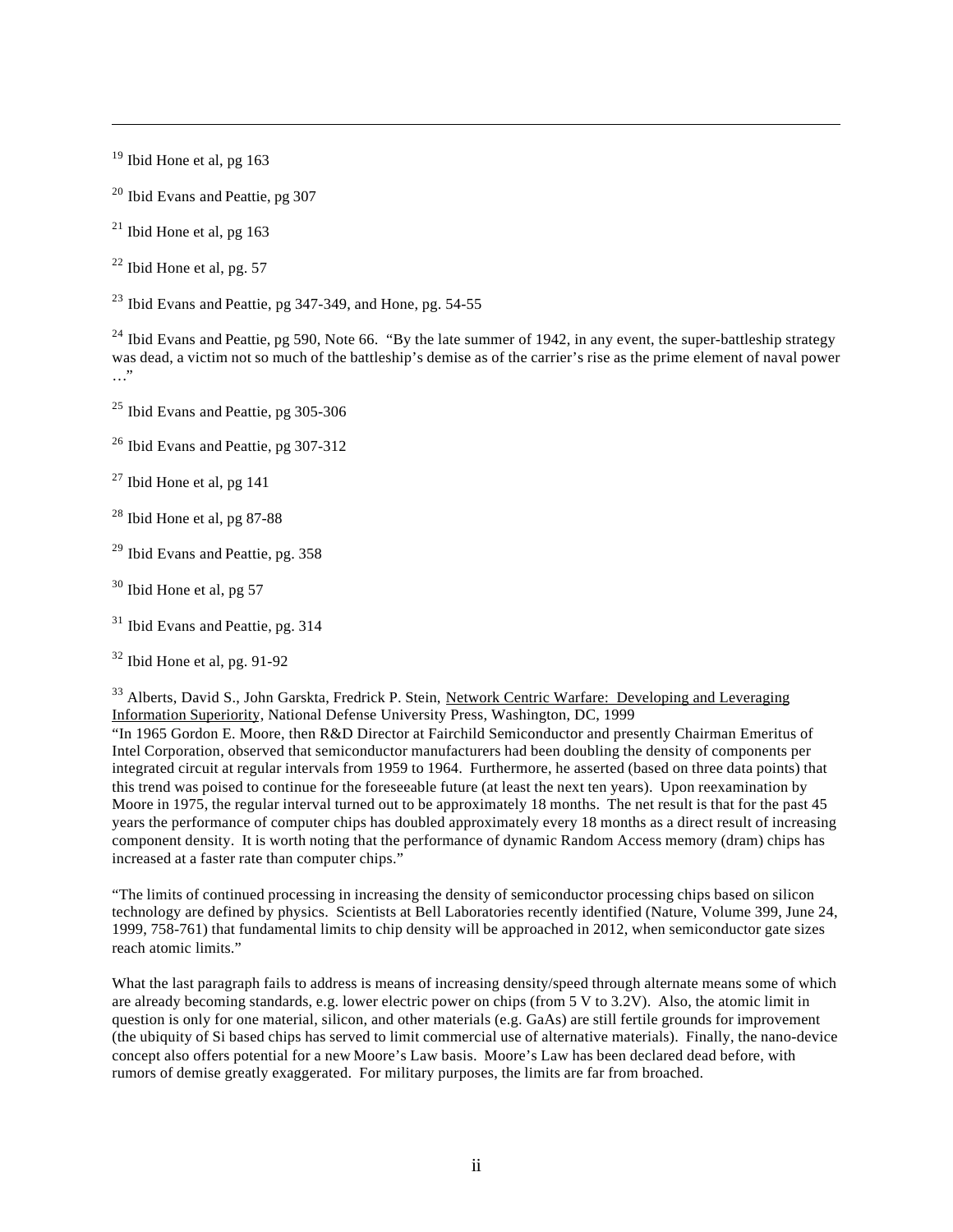<sup>34</sup> The B-52 is an instructive case. The basic airframes in use today were built in the late 1950'/early 1960's. It used to be news for the aircraft to have aircrew/pilots younger than the airframe. That situation is now so common no note is made of the phenomenon. Its avionics and weapons have been upgraded/modified multiple times over the years so the system went from a high altitude nuclear delivery aircraft to a low altitude penetrating nuclear delivery aircraft to a high altitude conventional "iron bomb" delivery aircraft to a stand-off cruise missile delivery aircraft to a precision munitions delivery aircraft. It is scheduled to remain in active service for years to come. Its longevity as a platform is even more remarkable for an era increasingly dominated by "stealth" doctrine, especially in the Air Force. The B-52 is so un-stealthy it serves as the reference standard for how much stealthier every other platform is!

<sup>35</sup> Bloomberg News, Air Force ordered to Weigh Plane Cuts, Washington Times, pg. C9, 1 May 2002

<sup>36</sup> Bloomberg News, Air Force ordered to Weigh Plane Cuts, Washington Times, pg. C9, 1 May 2002

<sup>37</sup> Network Centric Symposium, Naval War College, August 2001, personal notes, during FBE-I panel discussion

Fleet Battle Experiment India results noted that the need for an "info warrior"/"net-meister" to manage the information flow and network (citation at end). This is not a new observation. Early network centric platform prototypes were fielded with contractor support for this same reason. The inability to retain highly trained information technology enlisted personnel has been noted by all the services. If network centric warfare is implemented, the information staff will become such a key enabler they may become their own discipline. The military must find a means to harness this staff capability within the military force to ensure successful implementation of the networks. History provides multiple potential approaches, all of which have some degree of risk: 1) service within a service (a la the "black shoe/brown shoe" Navy). The danger here is that the cultural divide may become too great to hold ("tennis shoe/sandals" Navy) 2) inclusion followed by spin-off (a la the Army Air Corps). The danger here is the potential for a stunted doctrine (air power as airborne cavalry scouts). 3) service within a service (a la the Air Force's burgeoning "Space Corps"). The danger with this alternative is the push to create a service when all that may be needed is just a specialty. 4) Warrant Officers (a la the Army's tank and helicopter commanders). The danger with this alternative is a lack of inclusion within the greater professional "network". The universal presence of risk in all these approaches argues for the services to implement more than one of these approaches in trial form, with the most successful being chosen at some later point for "joint" implementation.

<sup>38</sup> Ibid Hone et al, pg 49

 $\overline{a}$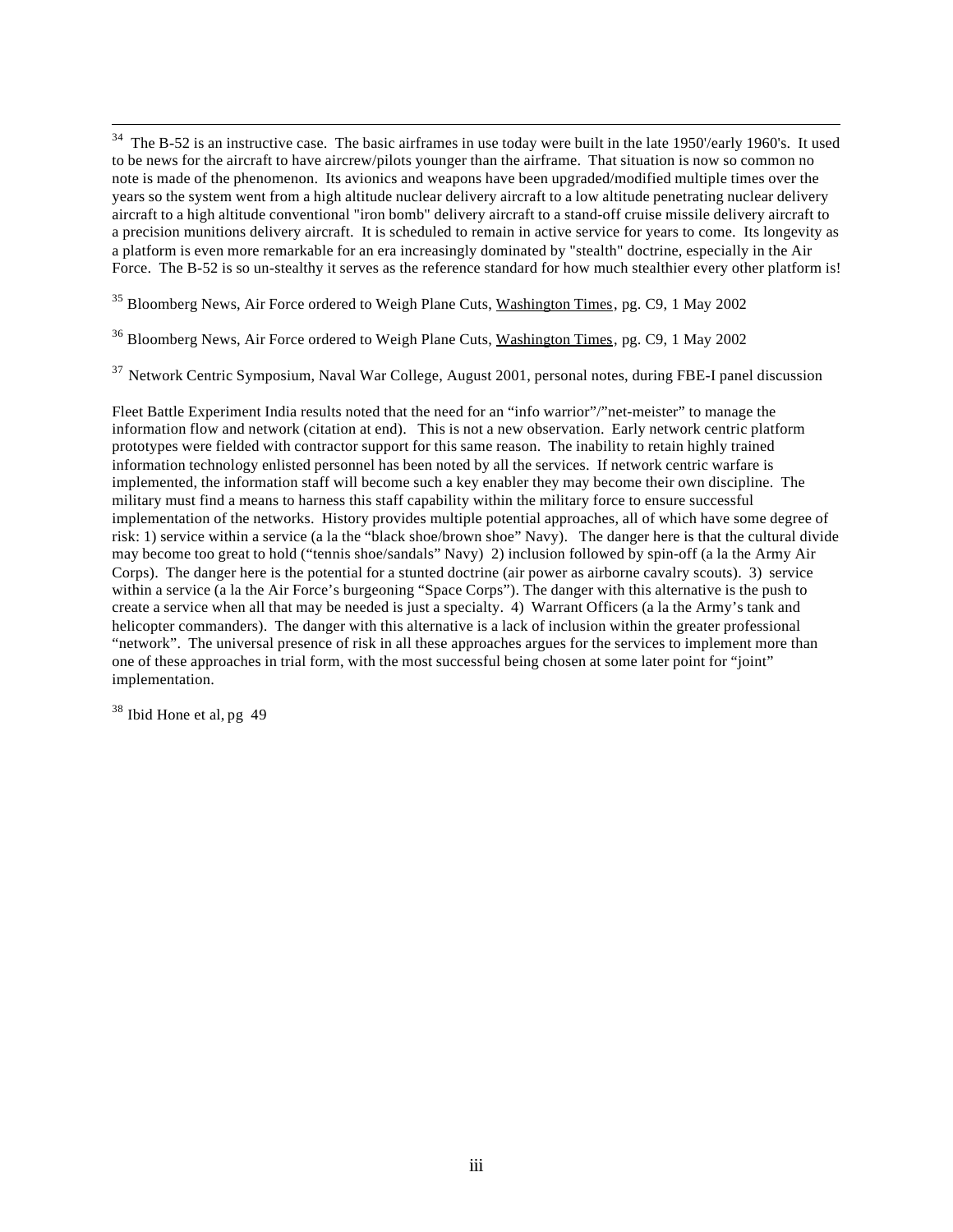## BIBLIOGRAPHY

 $\overline{a}$ 

# CARRIERS

Evans, David C., Mark R. Peattie, Kaigun: Strategy, Tactics, and Technology in the Imperial Japanese Navy, Annapolis, MD, Naval Institute Press, 1997

Hone, Thomas, Norman Friedman, Mark David Mandeles, American and British Aircraft Carrier Development, 1919-1941, Annapolis, MD, Naval Institute Press, 1999

Murray, Williamson, Millet, Alan R., ed., Military Innovation in the Interwar Period, Richard R. Muller, Adopting the aircraft carrier : the British, American, and Japanese case studies, Cambridge, NY, Cambridge University Press, 1998

Peattie, Mark R., Sunburst: The Rise of Japanese Naval Air Power 1909-1941, Annapolis, MN, Naval Institute Press, 2001

Van Tol, Jan M., "Military Aviation and Carrier Aviation - The Relevant History", Joint Forces Quarterly, Summer 1997, pp. 77-87

Van Tol, Jan M., "Military Aviation and Carrier Aviation - An Analysis", Joint Forces Quarterly, Autumn/Winter 1997-98, pp. 97-109

# NETWORK CENTRIC WARFARE

Department of Defense, Report to Congress on Network Centric Warfare, Washington, DC, August 2001

Joint Chiefs of Staff, Joint Doctrine for Information Operations, Joint Pub 3-13, Washington, DC, 1999

Alberts, David S., John Garskta, Fredrick P. Stein, Network Centric Warfare: Developing and Leveraging Information Superiority, National Defense University Press, Washington, DC, 1999

Cebrowski, Arthur, K., Garstka, John J., "Network-Centric Warfare Its Origin and Future", Proceedings, January 1998

Deptula, David A., "Firing for Effect: Change in the Nature of Warfare", Aerospace Education Foundation, Arlington, VA, 1995

Harknett, Richard J. and the JCISS Study Group, "The Risks of a Networked Military", Orbis, Winter 2000